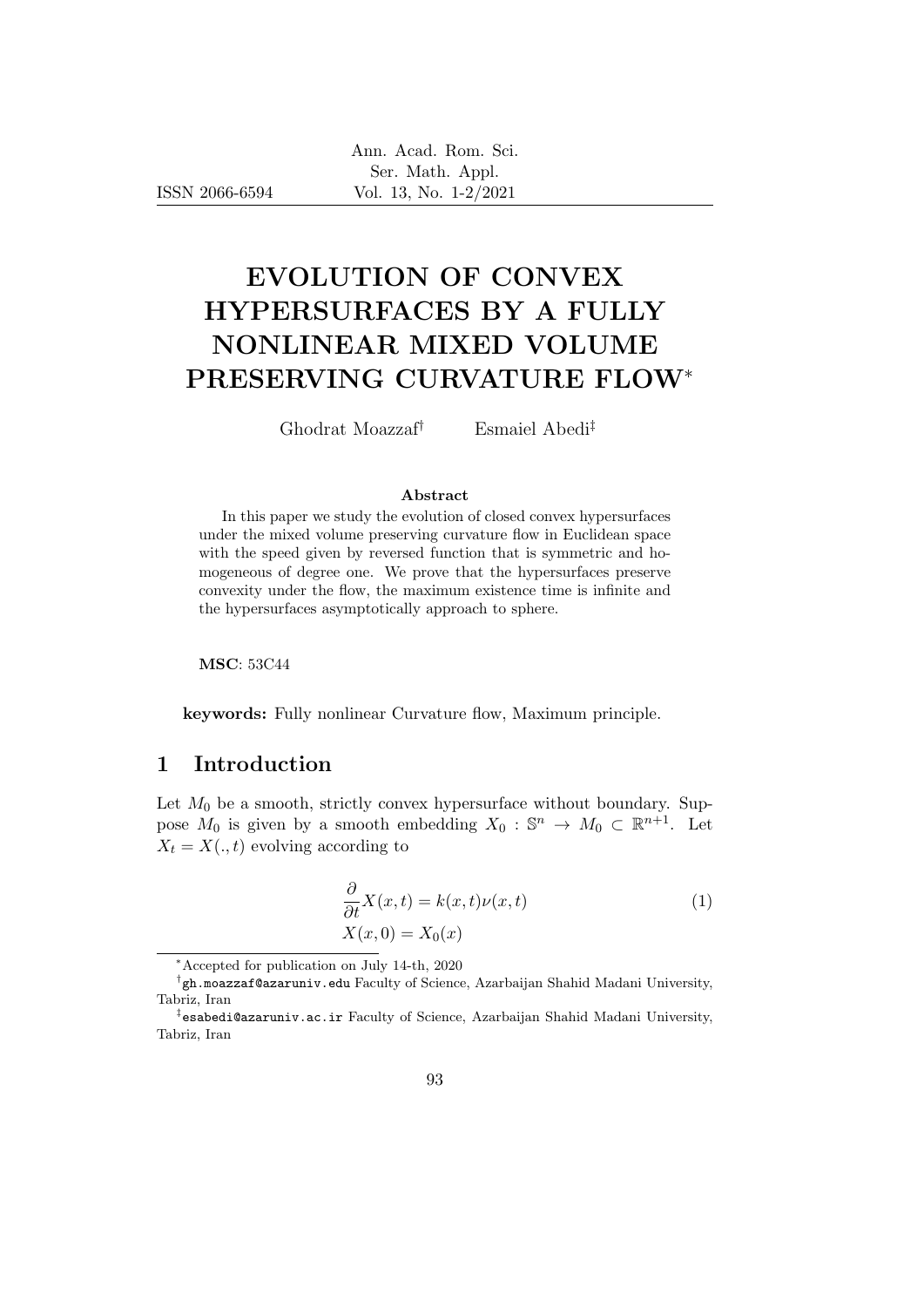94 G. Moazzaf, E. Abedi

where  $k(x,t) = \{\frac{1}{\mathrm{F}(\mathcal{W}(x,t))} - h(t)\}, \mathcal{W}(x,t)$  is the matrix of Weingarten map of  $M_t = X_t(\mathbb{S}^n)$  at the point  $X_t(x)$ ,  $\nu(x,t)$  is the outer unit normal vector to  $M_t$  at  $X_t(x)$ ,  $h(t)$  is a global term to be specified and the function F has the following properties:

i)  $F(W) = f(\kappa(W))$  where  $\kappa(W)$  gives the eigenvalues of W and f is a smooth symmetric function defined on the positive cone

$$
\Gamma = {\kappa = (\kappa_1, ..., \kappa_n) \in \mathbb{R}^n : \kappa_i > 0 \text{ for all } i = 1, ..., n};
$$

ii) f is strictly increasing in each argument that is  $\frac{\partial f}{\partial \kappa_i} > 0$  for each  $i =$  $1, \cdots, n$  at every point of Γ;

iii) f is homogenous of degree one:  $f(\alpha \kappa) = \alpha f(\kappa)$  for any  $\kappa > 0$ ;

iv) f is strictly positive on  $\Gamma$  and normalized:  $f(1, 1, \ldots, 1) = 1$ ;

v)  $f$  is concave;

vi) f is inverse concave that is the function  $f_*(x_1, \ldots, x_n) = f(x_1^{-1}, \ldots, x_n^{-1})^{-1}$ is concave;

vii)  $f_*$  vanishes on the boundary of  $\Gamma$ .

Problems of this kind have been studied widely from different points of view. Brakke in [6] studied the motion of surfaces by their mean curvature using the methods of geometric measure theory. In 1984 Huisken in [9] considered  $k(x,t) = -H(x,t)$ ,  $h = 0$  where H is the mean curvature of hypersurfaces and the initial hypersurface is convex closed. He showed that in this case the flow has unique smooth solution in  $[0, T)$  where T is a maximal time that the flow exists, and as  $t \to T$ , the hypersurfaces  $M_t$ converge to a point. Moreover if  $\tilde{M}_t$  is obtained from  $M_t$  by a homothety about the point p kipping the area of  $\tilde{M}_t$  constant, then the hypersurfaces  $\tilde{M}_t$  converge to a sphere as  $t \to T$ .

When in 1 we let  $f(x,t) = H(x,t)$  and  $h = 0$ , where  $H(x,t)$  the mean curvature of evolving hypersurfaces, the flow is called inverse mean curvature flow, which is an important tool in general relativity. Huisken and Ilmanen in [11] studied the inverse mean curvature flow in 3-dimensional Riemannian manifold with nonnegative scalar curvature instead of  $\mathbb{R}^{n+1}$ . They develop the theory of weak solutions and used it to prove the Riemannian Penrose Inequality, that interpreted as an optimal lower bound for total energy of the system measured at spacelike infinity in terms of the size of the largest blackhole contained inside.

Huisken and Ilmanen in [12] also proved a sharp lower bound for the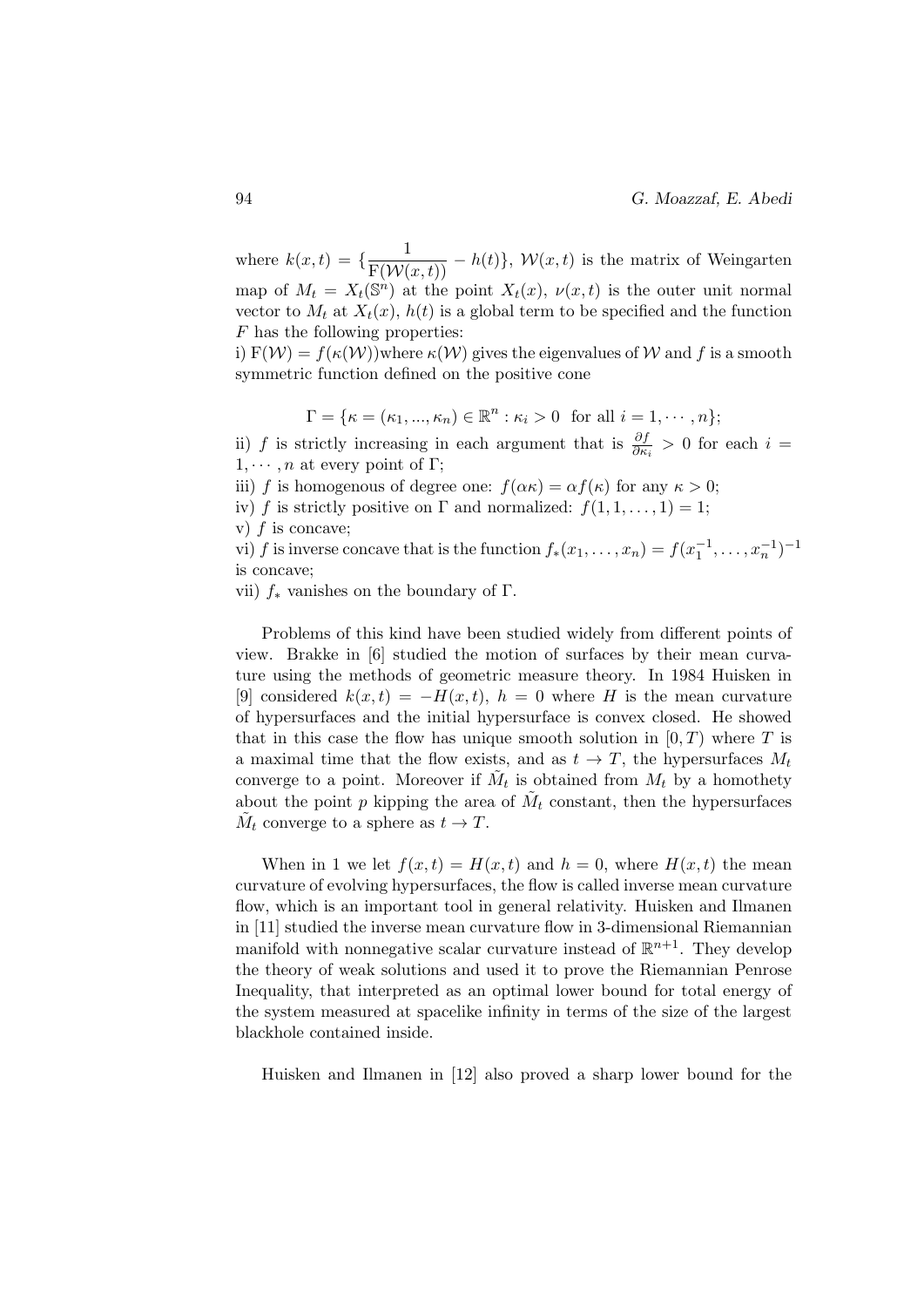mean curvature under the inverse mean curvature flow for star-shaped surfaces, independently of the initial mean curvature. They also proved that the solution of the inverse mean curvature flow is smooth if the mean curvature bounded from below.

In 1991 Urbas studied the evolution of smooth closed uniformly convex hypersurfaces in the case  $k(x, t) = f(x, t)$ ,  $h = 0$ , where f satisfies the conditions  $(i)$  - (vii)([17]). He proved that the hypersurfaces remain smooth and uniformly convex for all time and assymptotically become rounded. He also studied the evolution of starshaped hypersurfaces when  $k(x,t) = f(x,t)^{-1}$ , where f has the properties  $(i)-(v)$  and obtained the same results [16].

Various flows with nonzero  $h(t)$  have been considered by different authors. Huisken in 1987 also studied the volume preserving mean curvature flow taking

$$
h(t) = \frac{\int_{M_t} H d\mu}{\int_{M_t} d\mu}.
$$

Mixed volume preserving curvature flow for strictly convex closed hypersurfaces has been studied by McCoy in 2005 in [14] in the case that the speed of the flow is  $h(t) - F(\mathcal{W}(x,t))$  where

$$
h(t) = \frac{\int_{M_t} F(\mathcal{W}) E_{k+1} d\mu}{\int_{M_t} E_{k+1} d\mu}.
$$

The preservation of convexity, short time and long time existence and asymptotically convergence to a sphere have been proved during the paper. He also included some generalizations for the flow in [15] and extended some of previous results when the the function  $F(\mathcal{W})$  is a homogeneous of degree  $\alpha > 0$ .

The mixed volume of a convex hypersurface  $M$  is written as

$$
V_{n-k}(\Phi) = \begin{cases} Vol(\Phi) & k = -1 \\ \left\{ (n+1) {n \choose k} \right\}^{-1} \int_M E_k \, d\mu & k = 0, 1, \dots, n-1, \end{cases}
$$

where  $\Phi$  is the  $(n + 1)$ -dimensional region contained inside M,  $\partial \Phi = M$ , and  $E_l$  is the *l*th elementary symmetric function of  $\kappa_1, \ldots, \kappa_n$ , the priciple curvature of M

$$
E_l = \begin{cases} 1 & l = 0 \\ \sum_{1 \leq i_1 < \dots < i_l \leq n} \kappa_{i_1} \kappa_{i_2} \dots \kappa_{i_l} & l = 0, \dots, n, \end{cases}
$$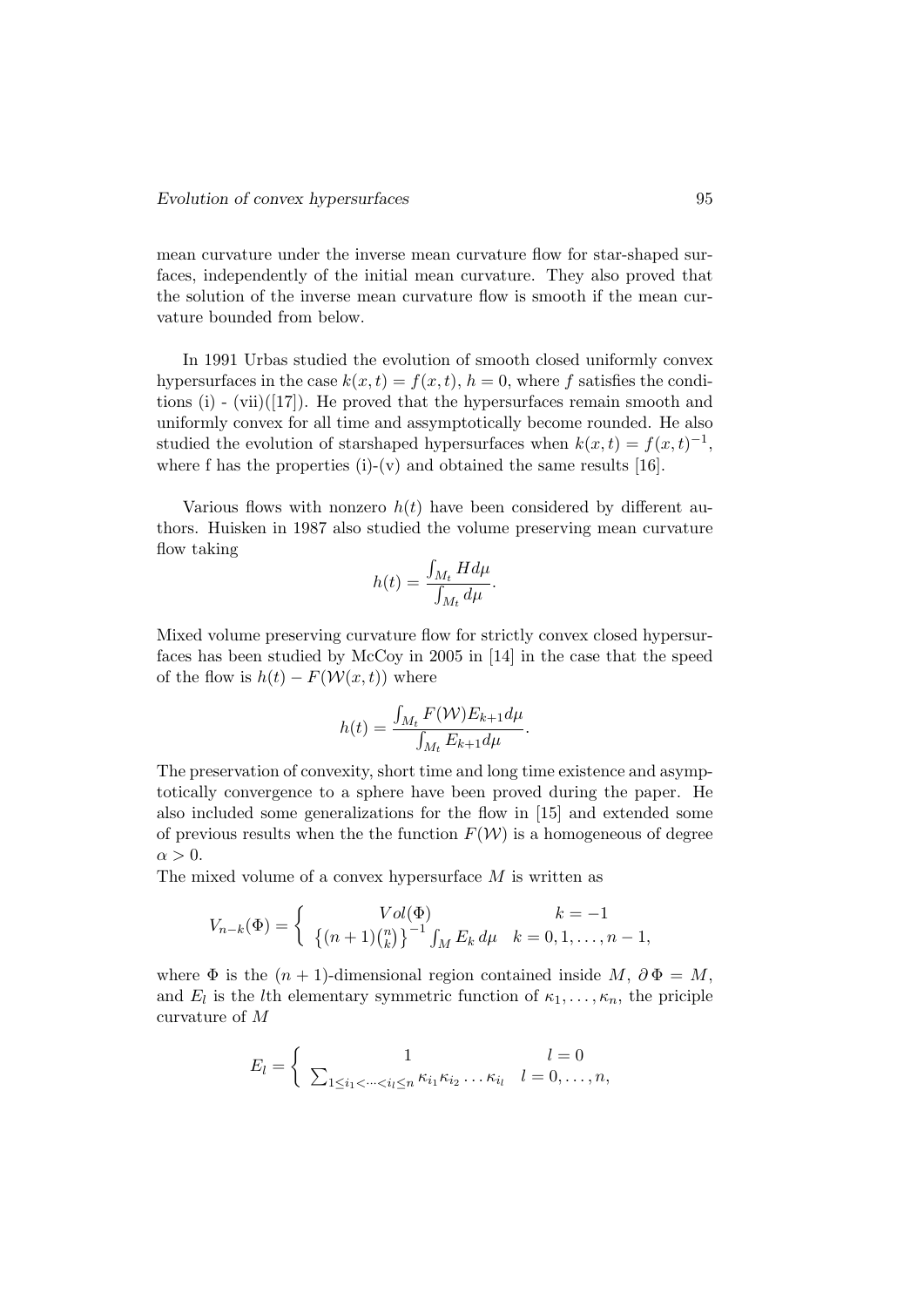for  $k = -1$  and  $k = 0$ ,  $V_{n-1}$  and  $V_n$  correspond to the volume and area of M respectively.

We consider the general mixed volume preserving curvature flow and prove the following theorem during the paper.

**Theorem 1.1.** Let  $M_0$  be a smooth, compact and strictly convex hypersurface and suppose that  $F$  satisfies conditions (i)-(vii), then the evolution equation 1 with

$$
h(t) = \frac{\int_{M_t} F(\mathcal{W})^{-1} E_{k+1} d\mu}{\int_{M_t} E_{k+1} d\mu} \tag{2}
$$

has a unique smooth solution  $M_t$  in  $[0, \infty)$  and if  $\tilde{M}_t$  are rescaled hypersurfaces of  $M_t$  parametrized by  $\tilde{X}_t(.,t) = e^{-t}X(.,t)$  then  $\tilde{M}_t$ 's converge as  $t \to \infty$  in the  $C^{\infty}$ - topology, to a sphere and the volume of  $V_{n-k}$  of the sphere is the same as  $M_0$ .

In section 2 we state some definitions and some general time independent results that will be required in other sections. In section 3 we prove the short time existence of the flow using the theory of fully nonlinear parabolic equations, we show that if the initial hypersurface  $M_0$  is strictly convex, then then the flow 1 has a unique smooth solution in some interval  $[0, T)$ where  $0 < T \leq \infty$ . In section 4 using Maximum Principle we prove that the strictly convexity is preserved by the flow. Some corollaries also are obtained. The aim of section 5 is proving the existence of the solution of the flow in  $[0, \infty)$ . We use the method of support function for hypersurfaces which Urbas used it in [17]. Some results from theory of fully nonlinear partial differential equations are required in this section. We try to show that the support function has uniform  $C^{2,\alpha}$  bound which leads to long time existence of the solution. Finally in section 6 using a parametrization we prove that the hypersurfaces converge in a  $C^{\infty}$  to a sphere.

#### 2 Preliminaries

Similar notation as in [9, 16] will be used here. If  $M$  is a hypersurface as in Section 1, the metric  $g_{ij}$  on  $M_t$  is given by

$$
g_{ij} = \left\langle \frac{\partial X}{\partial x_i}(x, t), \frac{\partial X}{\partial x_j}(x, t) \right\rangle,
$$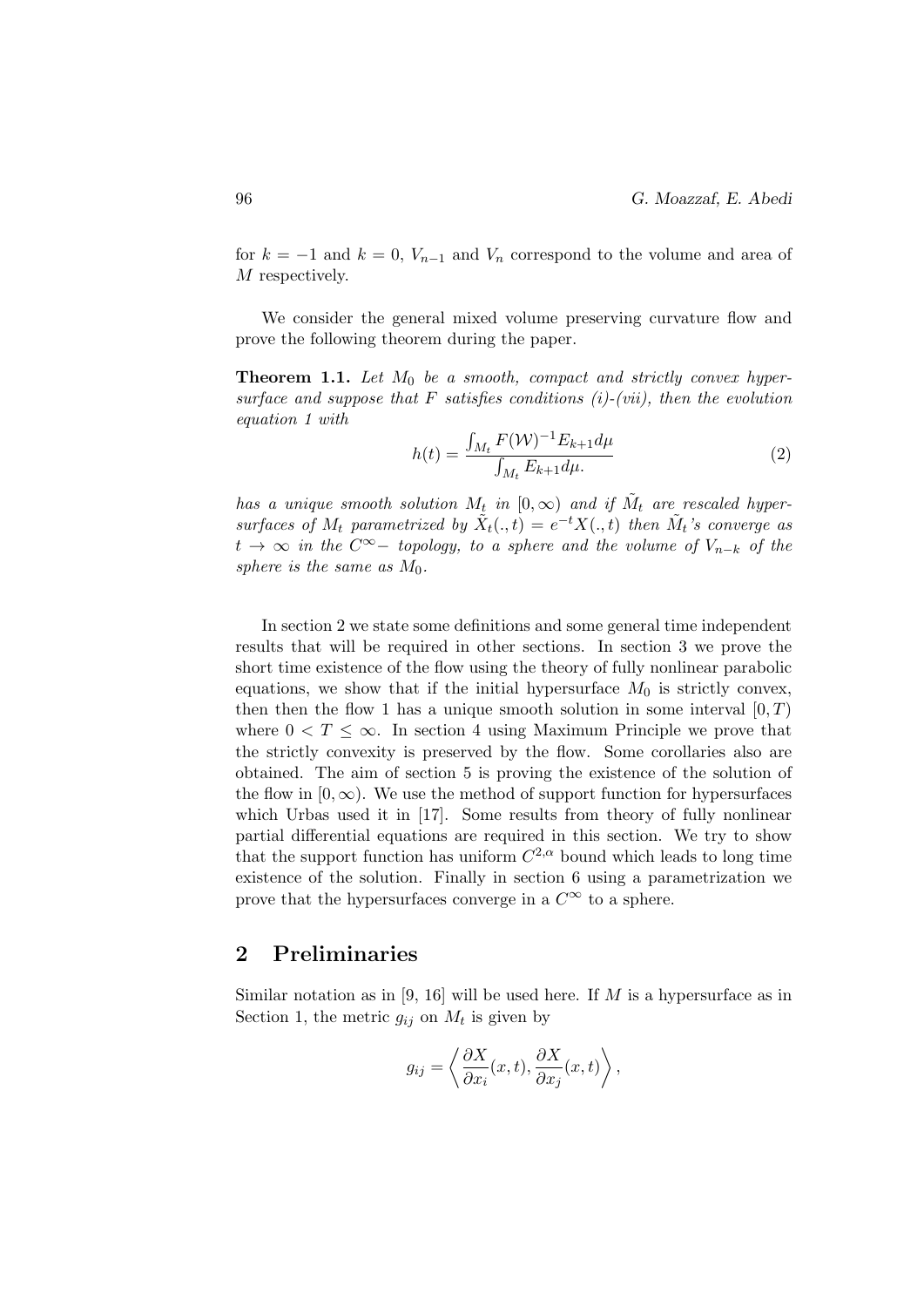#### Evolution of convex hypersurfaces 97

the second fundamental form  $A = \{h_{ij}\}\$ is

$$
h_{ij} = -\left\langle \frac{\partial^2 X}{\partial x_i \partial x_j}(x, t), \nu \right\rangle = \left\langle \frac{\partial X}{\partial x_i}(x, t), \frac{\partial \nu}{\partial x_j}(x, t) \right\rangle,
$$

the Weingarten map is  $W = \{h_j^i\}$  with  $h_j^i = g^{ik}h_{kj}$ , the mean curvature of  $M_t$  is

$$
H = g^{ij} h_{ij} = h_i^i,
$$

and the norm of second fundamental form is

$$
|A|^2 = g^{ij} g^{kl} h_{ik} h_{jl},
$$

where  $g^{ij}$  is the inverse of the metric  $g_{ij}$ . The Riemann curvature of hypersurface is given by

$$
R_{ijkl} = h_{ik}h_{jl} - h_{il}h_{jk}.
$$
\n(3)

We also recall the Codazzi equations which say that

$$
\nabla_i h_{jk} = \nabla_j h_{ik} = \nabla_k h_{ij}.
$$
\n(4)

Throughout this paper indices are summed from  $1$  to  $n$  and raised indices indicate contraction with the metric unless otherwise indicated.

Let  $(F^{kl})$  be the matrix of first partial derivative of F with respect to the components of its arguments that given by

$$
\frac{\partial}{\partial}F(A+sB)\Big|_{s=0} = \dot{F}^{kl}(A)B_{kl}.
$$

Similarly for the second partial derivative of F

$$
\frac{\partial^2}{\partial t^2} F(A + sB) \Big|_{s=0} = \ddot{F}^{kl,rs}(A) B_{kl} B_{rs}.
$$

We will use the notations

$$
\dot{f}_i(\kappa) = \frac{\partial f}{\partial \kappa_i}(\kappa)
$$
 and  $\ddot{f}_{ij}(\kappa) = \frac{\partial^2 f}{\partial \kappa_i \partial \kappa_j}(\kappa).$ 

The following two Lemmas will be required in next sections see [17] for proof.

**Lemma 2.1.** for any concave function f satisfying  $(i)$ - $(iv)$  and for any  $\kappa \in \Gamma$ ,

$$
f(\kappa) \le \frac{1}{n}H,\tag{5}
$$

$$
\mathcal{T} = trace(\dot{F}^{kl}) = \sum_{k} f_k \ge 1.
$$
\n(6)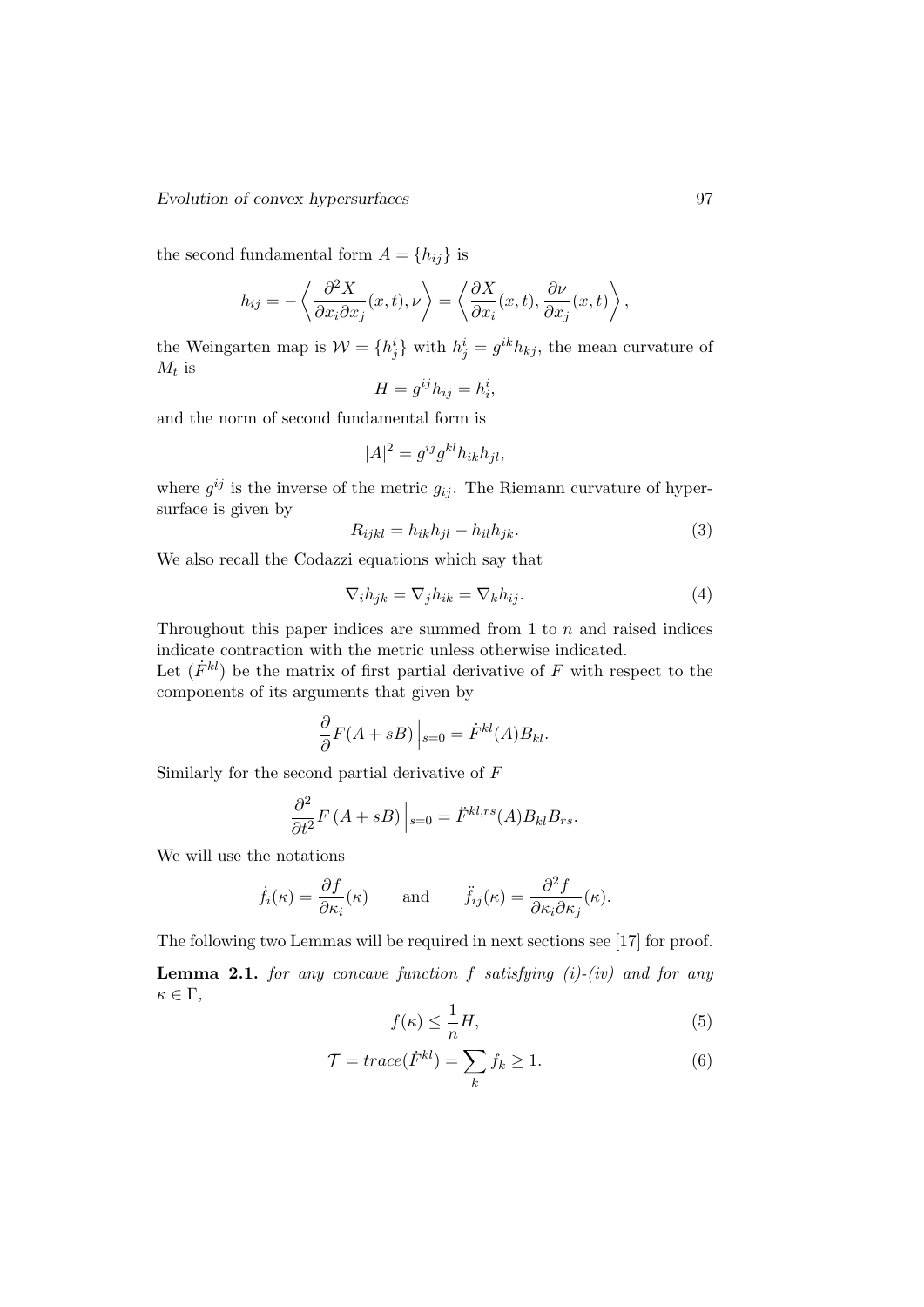**Lemma 2.2.** Let f satisfies (i)-(iv) and  $\kappa = (\kappa_1, \ldots, \kappa_n) \in \Gamma$  and suppose that  $\kappa_1 \leq \cdots \leq \kappa_n$ , then

$$
\kappa_n - f(\kappa_1 \dots \kappa_n) \ge \frac{1}{n} \sum_{1}^{n-1} (\kappa_n - \kappa_i). \tag{7}
$$

**Lemma 2.3.** ([5]) Fore any flow of the form 1,

$$
\frac{d}{dt} \int_{M_t} E_l d\mu = \begin{cases} (l+1) \int_{M_t} (\frac{1}{F} - h) E_{l+1} d\mu & l = 0, 1, \dots n-1 \\ 0 & l = n, \end{cases}
$$

From this lemma we have

**Corollary 2.4.** The flow 1 preserves  $\int_{M_t} E_k d\mu$ .

Urbas in [16] and [17] used some norms and function space on  $\mathbb{S}^n$  and  $\mathbb{S}^n \times [0, T)$  that will be needed here. Let  $\tilde{C}^k(\mathbb{S}^n)$  is the Banch space of real valued functions on  $\mathbb{S}^n$  which are ktimes continuously differentiable with respect to  $x$ , and equipped with the norm

$$
||u||_{C^k(\mathbb{S}^n)} = \sum_{|\beta| \leq k} \sup_{\mathbb{S}^n} |\overline{\nabla}^{\beta} u|,
$$

where  $\beta$  is a standard multi-index for partial derivatives and  $\overline{\nabla}$  is the derivative on  $\mathbb{S}^n$ .

For  $\alpha \in (0,1]$ , let  $C^{k,\alpha}$  be the space of functions  $u \in C^k(\mathbb{S}^n)$  such that the norm

$$
||u||_{C^{k,\alpha}(\mathbb{S}^n)} = ||u||_{C^k(\mathbb{S}^n)}
$$
  
+ 
$$
\sup_{|\beta|=k} \sup_{x,y \in \mathbb{S}^n} \frac{\left|\overline{\nabla}^{\beta} u(x) - \overline{\nabla}^{\beta} u(y)\right|}{|x - y|^{\alpha}}
$$

is finite, and  $|x - y|$  here is the distance between x and y in  $\mathbb{S}^n$ . We denote by  $C^k(\mathbb{S}^n \times I)$  the space of real valued functions u which are k-times continuously differentiable with respect to x and  $\left[\frac{k}{2}\right]$ -times continuously differentiable with respect to  $t$  such that the norm

$$
||u||_{C^k(\mathbb{S}^n \times I)} = \sum_{|\beta|+2r \leq k} \sup_{\mathbb{S}^n \times I} \left| \overline{\nabla}^{\beta} D^r_t u \right|
$$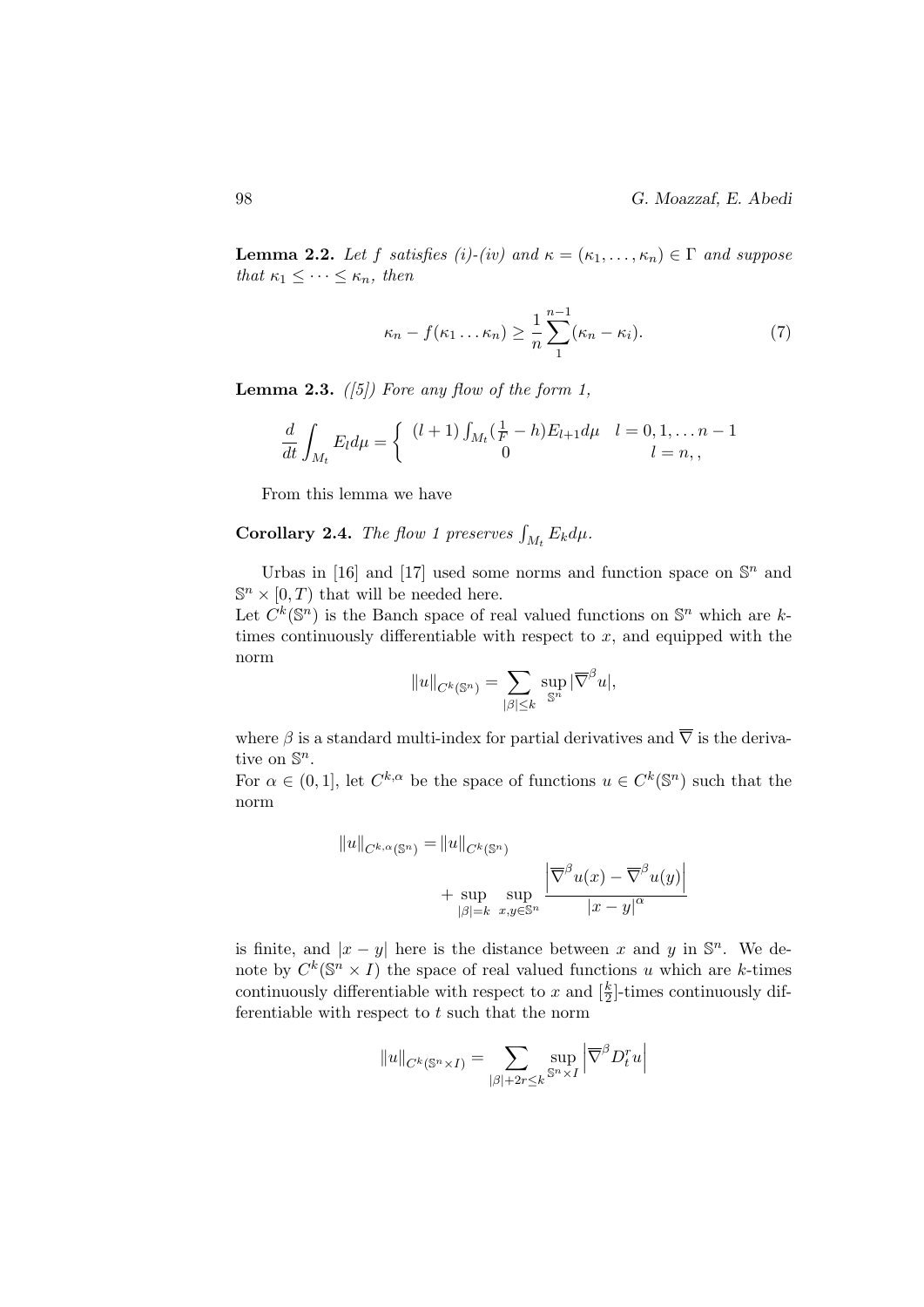is finite. Here  $\left[\frac{k}{2}\right]$  is the largest integer not grater than  $\frac{k}{2}$ . We also denote by  $C^{k,\alpha}(\mathbb{S}^n \times I)$  the space of functions in  $C^k(\mathbb{S}^n \times I)$  such that the norm

$$
||u||_{C^{k,\alpha}(\mathbb{S}^n \times I)} = ||u||_{C^k(\mathbb{S}^n \times I)}
$$
  
+ 
$$
\sup_{|\beta|+2r=k} \sup_{\substack{(x,s),(y,t)\in \mathbb{S}^n \times I \\ (x,s)\neq (y,t)}} \frac{\left|\overline{\nabla}^{\beta} D_t^r u(x,s)-\overline{\nabla}^{\beta} D_t^r u(y,t)\right|}{\left(|x-y|^2+|s-t|\right) \frac{\alpha}{2}}
$$

#### 3 Short time existence

In this section we prove the short-time existence of the solution of the flow. For any compact strictly convex hypersurface M the gauss map  $\nu : M \to \mathbb{S}^n$ is diffeomorphism. So we can reparametrize the convex hypersurface by the inverse gauss map

$$
X(x) = X(\nu^{-1}(x)), \quad x \in \mathbb{S}^n.
$$

The support function of hypersurface  $M_t$  is defined as filows

$$
s(x,t) = \langle X(x,t), x \rangle \, ,
$$

where x is outer unit normal to  $M_t$  at  $X(x, t)$  for all t in the interval of existence. All information about the hypersurfaces can be obtained from support function. The entries of  $\mathcal{W}^{-1}$ , the matrix of inverse Weingarten map, are given by

$$
r_{ij} = \overline{\nabla}_i \overline{\nabla}_j s + \bar{g}_{ij} s,\tag{8}
$$

where  $\overline{\nabla}$  is the covariant derivative and  $\overline{g}_{ij}$  the standard metric on  $\mathbb{S}^n$ . See [2] and [17] for more details.

We consider  $F_*(\mathcal{W}^{-1}(r_{ij})) = f_*(r_1,\ldots,r_n)$ , where  $r_i = \frac{1}{k}$  $\frac{1}{k_i}$  for  $i =$  $1, \ldots, n$ , are the principle radii of hypersurface  $M_t$ . We have the following evolution equations in terms of  $r_{ij}$ ,

Lemma 3.1. The following evolution equations are hold,

$$
\frac{\partial}{\partial t}s = F_*(r_{ij}) - h,\tag{9}
$$

$$
\frac{\partial}{\partial t}F_* = \mathcal{L}F_* + (F_* - h)\operatorname{trace}(\dot{F}_*),\tag{10}
$$

$$
\frac{\partial}{\partial t}r_{ij} = \mathcal{L}r_{ij} + \ddot{F}^{kl,pq}_{*} \overline{\nabla}_{i}r_{pq} \overline{\nabla}_{j}r_{kl} + (trace\dot{F}_{*})r_{ij} - \bar{g}_{ij}h, \tag{11}
$$

where  $\mathcal{L} = \dot{F}_*^{kl} \overline{\nabla}_k \overline{\nabla}_l$ .

.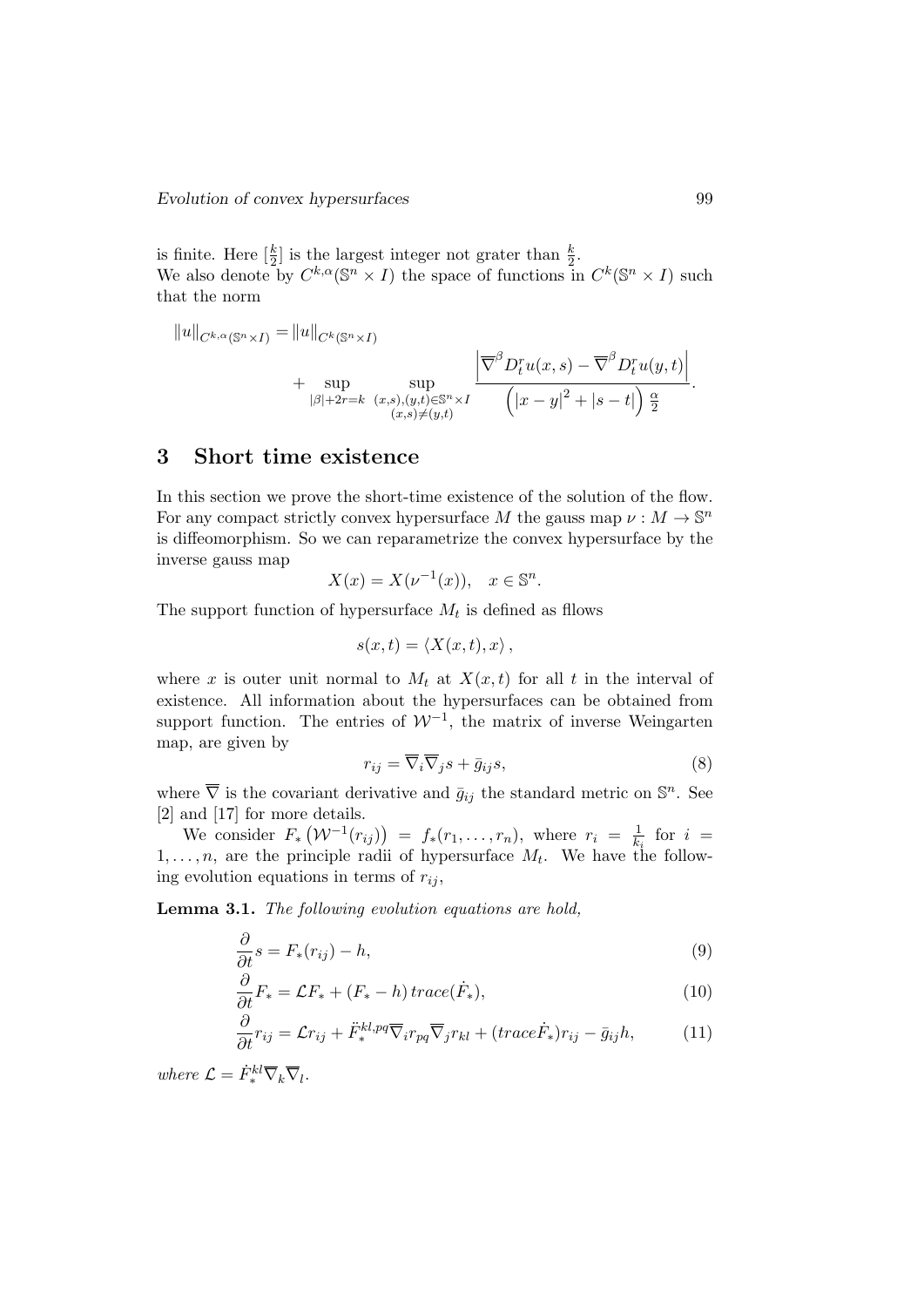Proof. The first equation is a result of the definition of support function and and equation 1.

For the second equation we have

$$
\frac{\partial}{\partial t} F_* = \dot{F}^{ij}_* \frac{\partial}{\partial t} r_{ij} = \dot{F}^{ij}_* \frac{\partial}{\partial t} (\overline{\nabla}_i \overline{\nabla}_j s + s \overline{g}_{ij})
$$

$$
= \dot{F}^{ij}_* \overline{\nabla}_i \overline{\nabla}_j F_* + \dot{F}^{ij}_* \left( \frac{1}{F} - h \right) \overline{g}_{ij}
$$

$$
= \mathcal{L} F_* + (F_* - h) \operatorname{trace} \dot{F}_*.
$$

For the last equation we have

$$
\frac{\partial}{\partial t}r_{ij} = \overline{\nabla}_i \overline{\nabla}_j \frac{\partial s}{\partial t} + \bar{g}_{ij} \frac{\partial s}{\partial t} = \overline{\nabla}_i \overline{\nabla}_j F_* + \bar{g}_{ij} (F_* - h)
$$
  
=  $\dot{F}^{kl}_* \overline{\nabla}_i \overline{\nabla}_j r_{kl} + \ddot{F}^{kl, pq}_* \overline{\nabla}_i r_{pq} \overline{\nabla}_j r_{kl} + \bar{g}_{ij} (F_* - h),$ 

using formulas for interchanging the order of covariant derivative and the relation  $\overline{\nabla}_i r_{jk} = \overline{\nabla}_j r_{ik}$  ([17],[4])we have

$$
\frac{\partial}{\partial t}r_{ij} = \dot{F}_*^{kl}(\overline{\nabla}_k \overline{\nabla}_i r_{jl} - R_{ikl}^m r_{mj} - R_{ikj}^m r_{ml}) \dot{F}_*^{kl, pq} \overline{\nabla}_i r_{pq} \overline{\nabla}_j r_{kl} + \bar{g}_{ij} (F_* - h),
$$
\n
$$
= \mathcal{L}r_{ij} + \dot{F}_*^{kl} (-\bar{g}_{il} \delta_k^m r_{mj} + \bar{g}_{kl} \delta_i^m r_{mj} - \bar{g}_{ij} \delta_k^m r_{ml} + \bar{g}_{kj} \delta_i^m r_{ml})
$$
\n
$$
+ \ddot{F}_*^{kl, pq} \overline{\nabla}_i r_{pq} \overline{\nabla}_j r_{kl} + \bar{g}_{ij} (F_* - h)
$$
\n
$$
= \mathcal{L}r_{ij} + \ddot{F}_*^{kl, pq} \overline{\nabla}_i r_{pq} \overline{\nabla}_j r_{kl} + (trace \dot{F}_*) r_{ij} - \bar{g}_{ij} F_* + \bar{g}_{ij} (F_* - h),
$$

thus the last equation holds and the Lemma is proved.

 $\Box$ 

We end this section by proving the short time existence for the equation

$$
\frac{\partial s}{\partial t} = F_*(r_{ij}) - h. \tag{12}
$$

**Theorem 3.2.** Suppose  $M_0$  is a compact and strictly convex hypersurface that evolves under the equation 1 then the flow 1 has a unique unique solution in a short time that is there is a  $0 < T \leq \infty$  such that the flow 1 has a smooth solution on  $[0, T)$ .

Proof. From 8 we have

$$
\frac{\partial s}{\partial t} = F_*(r_{ij}) - h(t) := G(r_{ij}).
$$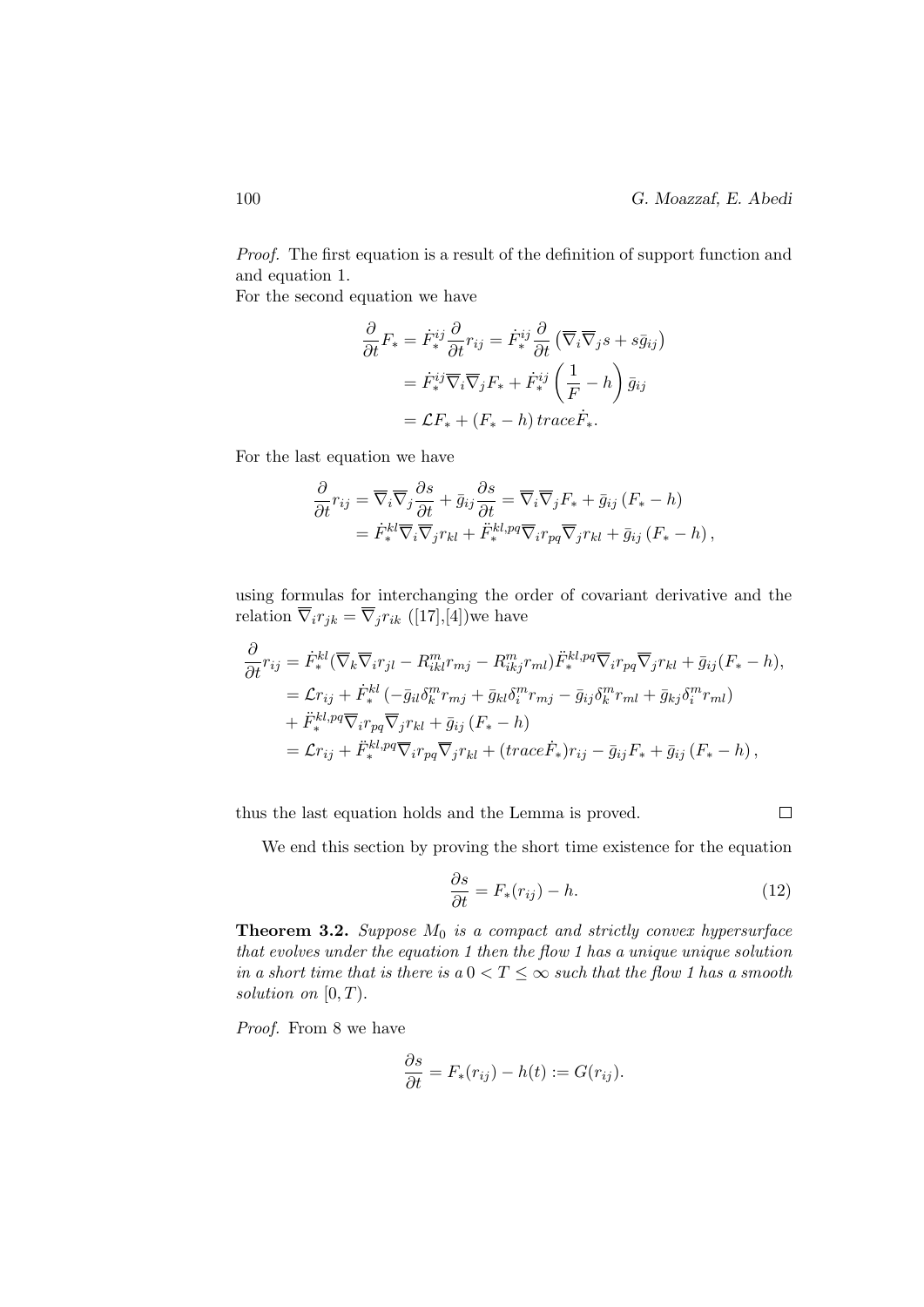Since the eigenvalues of  $r_{ij}$  are  $r_i$ ,  $i = 1, ..., n$ , then the eigenvalues of  $\dot{F}^{ij}_*$  are ∂f∗  $\frac{\partial J_{*}}{\partial r_{i}}$  for  $i = 1, ..., n$  (see [17]) moreover we can write by direct computation

$$
\dot{f}^i_* = \frac{\partial}{\partial r_i} f_*(r_1, \dots, r_n) = f^{-2} \dot{f}_i > 0,
$$

therefore  $\dot{G}$  is positive definite then we can conclude that the equation 12 is strictly parabolic and the short time existence and the uniqueness of 1 follows from the theory of nonlinear parabolic equation([13]).  $\Box$ 

# 4 Preservation of convexity

Since the initial hypersurface is strictly convex and compact we have  $h_{ij} \geq$  $\varepsilon$ F. In this section we prove that this inequality holds during the flow(probably for another constant  $\varepsilon > 0$ ). If  $r_i$  are the principle radii of initial hypersurface then the inequality  $r_i \leq cf$  holds for some  $c > 0$ . We require the following generalization of maximum principle accommodate to the elliptic operator  $\mathcal{L}$ .

**Theorem 4.1.** ([7] ,[3]) Let  $S_{ij}$  be a smooth time-varying symmetric tensor field on a compact manifold M satisfying

$$
\frac{\partial}{\partial t} S_{ij} = a^{kl} \nabla_k \nabla_l S_{ij} + u^k \nabla_k S_{ij} + N_{ij},
$$

where  $a^{kl}$  and u are smooth,  $\nabla$  is a smooth symmetric connection and  $a^{kl}$ is also positive definite every where. Suppose  $N_{ij}v^iv^j \leq 0$  whenever  $S_{ij} \leq 0$ and  $S_{ij}v^j = 0$ . If  $S_{ij} \leq 0$  on M at time  $t = 0$  then  $S_{ij} \leq 0$  on  $[0, T)$ .

**Theorem 4.2.** If  $r_i \leq cf_*$  at time  $t = 0$  for some  $c > 0$ , then this is true for any time that the flow 1 exists.

*Proof.* Let  $T_{ij} = r_{ij} - cF_*\bar{g}_{ij}$  and  $T_{ij} \leq 0$  at  $t = 0$ . Using 3.1 the evolution equation for  $T_{ij}$ 

$$
\frac{\partial}{\partial t}T_{ij} = \mathcal{L}T_{ij} + N_{ij},
$$

where  $N_{ij} = \ddot{F}_*^{kl, pq} \overline{\nabla}_i r_{pq} \overline{\nabla}_j r_{kl} + \left( trace \dot{F}_* \right) T_{ij} - h(1 + trace \dot{F}) \overline{g}_{ij}.$ 

Suppose  $t_0$  be the first time that  $T_{ij}$  has a null eigenvector in the existence interval at point  $(x_0, t_0)$ , then at point  $(x_0, t_0)$  we have

$$
N_{ij}v^iv^j = \ddot{F}_*^{kl,pq} \overline{\nabla}_i r_{pq} \overline{\nabla}_j r_{kl} v^i v^j + \left( \operatorname{trace} \dot{F}_* \right) T_{ij} v^i v^j - h(1 + \operatorname{trace} \dot{F}_*) \overline{g}_{ij} v^i v^j.
$$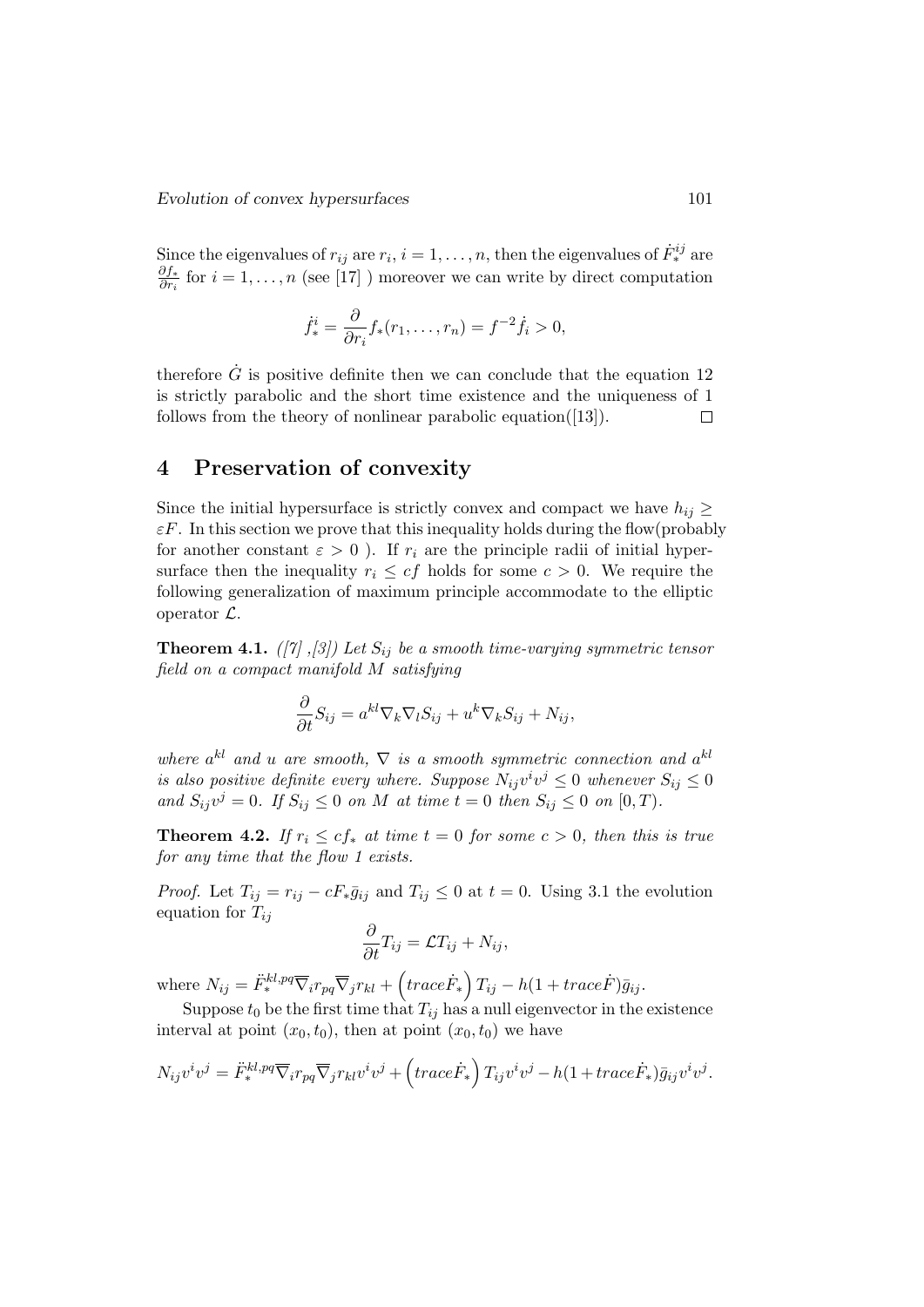Using the concavity of  $f_*$  the first term on the right hand is nonpositive, the second term vanishes and the last term is negative using 6, so we have  $N_{ij}v^iv^j \leq 0$ , then we have  $T_{ij} \leq 0$  for any time that the flow exists.  $\Box$ 

**Remark 4.3.** If we choose coordinates such that  $r_{ij} = diag(r_1, \ldots, r_n)$  then it can be concluded that  $r_i < C f_*$  for any  $i = 1, \ldots, n$  and then  $r_{max} <$  $Cf_*$  so we have  $\kappa_{min} > C'f$  where  $C' = \frac{1}{C}$  $\frac{1}{C}$ .

Now we can state the following Lemma (see [4] for the proof).

**Lemma 4.4.** If  $f_*$  approaches zero on  $\partial \Gamma$  then for any  $C > 0$  there exists  $C' > 0$  such that if  $r \in \Gamma$  and  $r_{max} \leq C f_*$ , then  $r_{max} \leq C' r_{min}$ 

**Remark 4.5.** In view of Lemma 4.4 there is a  $C' > 0$  such that  $\kappa_{max}$  $C' \kappa_{min}$  and this in turn implies that  $h_{ij} \geq \varepsilon F g_{ij}$  is maintained under the flow for some  $\varepsilon > 0$  depending on n and  $M_0$ .

We end this section with two corollaries.

**Corollary 4.6.** ([2]) There are constants  $0 < \underline{C} \leq \overline{C}$  depending on n, F and  $M_0$  such that for any  $t \in [0, T)$ ,

$$
\underline{C}Id \leq \dot{F}(\mathcal{W}(x,t)) \leq \overline{C}Id. \tag{13}
$$

Corollary 4.7.  $(|14|)$ , For  $t \in [0, T)$ i) there is a  $c = c(M_0, F)$  such that  $|\overline{\nabla}s| \leq c$ , ii) there is a  $d = d(M_0, F)$  such that  $M_0 \subset B_d(0)$ .

#### 5 Priori estimates and long time existence

Like [17] it is convenient to work with the scaling hypersurface  $\tilde{M}_t = e^{-t} M_t$ assuming  $\tilde{s} = e^{-t} s$  rather than s itself to find priori estimates. Using homogeneity of  $F$  we have

$$
\frac{\partial}{\partial t}\tilde{s} = F_*(\overline{\nabla}_{ij}\tilde{s} + \bar{g}_{ij}\tilde{s}) - \tilde{s} - e^{-t}h(t)
$$
\n(14)

in the remainder of this section s will denote the solution of the normalized problem 14 rather than 12. In the following two Lemmas a lower bound and also an upper bound for  $r_{ij}$  that is required to derive long time existence, will be proved.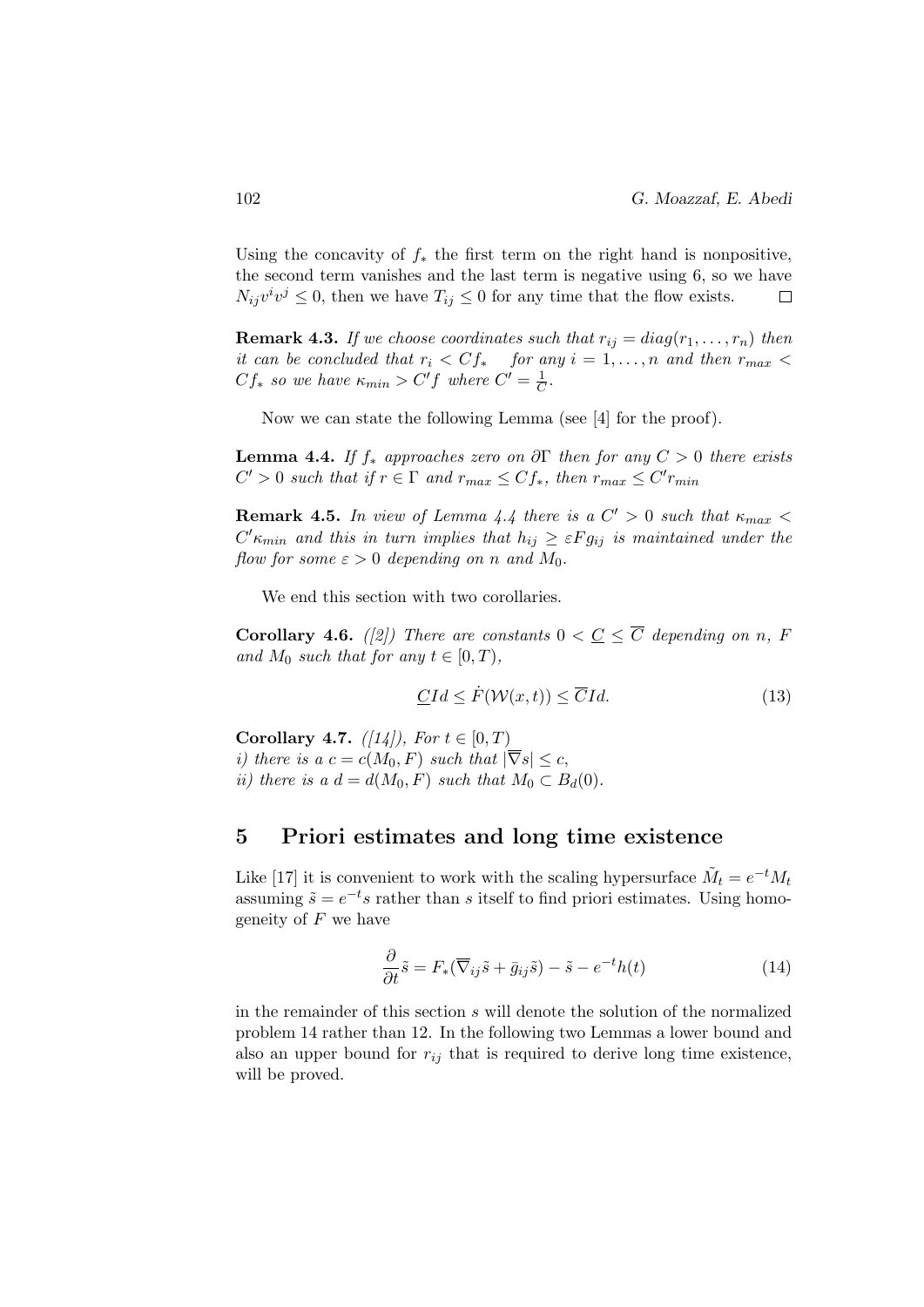Evolution of convex hypersurfaces 103

**Lemma 5.1.** The upper bound for the eigenvalues of  $r_{ij} = \overline{\nabla}_{ij} s + \overline{g}_{ij} s$  is preserved by the flow. In other words if at  $t = 0$  we have

$$
\overline{\nabla}_{ij}s + \overline{g}_{ij}s \leq K\overline{g}_{ij},
$$

for some positive K, then this remains true for all  $t \in [0, T)$ .

*Proof.* Let  $T_{ij} = r_{ij} - K\bar{g}_{ij}$  like [17] we find the evolution of  $r_{ij}$  in terms of s and its derivatives we have

$$
\frac{\partial}{\partial t}s = F_*(r_{ij}) - s - e^{-t}h(t),\tag{15}
$$

$$
\frac{\partial}{\partial t}\overline{\nabla}_l s = \dot{F}_*^{ij}\overline{\nabla}_l r_{ij} - \overline{\nabla}_l s,\tag{16}
$$

$$
\frac{\partial}{\partial t}\overline{\nabla}_{kl}s = \dot{F}^{klij}_{*}\overline{\nabla}_{ij}s + \ddot{F}^{ij,pq}_{*}\overline{\nabla}_{krpq}\overline{\nabla}_{l}r_{ij} - \overline{\nabla}_{kl}s. \tag{17}
$$

Using standard formulas for interchanging the order of covariant differentiation and the gauss formula ( see [17] for more details ) we have

$$
\dot{F}^{ij}_{*}\overline{\nabla}_{klij}s = \dot{F}^{ij}_{*}(\overline{\nabla}_{ijkl}s + 2\overline{g}_{kl}\overline{\nabla}_{ij}s - \overline{g}_{ij}\overline{\nabla}_{kl}s + \overline{g}_{jk}\overline{\nabla}_{il}s - \overline{g}_{il}\overline{\nabla}_{jk}s). \quad (18)
$$

Use of 18 in 17 we obtain

$$
\frac{\partial}{\partial t} \overline{\nabla}_{kl} s = \dot{F}_*^{ij} \overline{\nabla}_{ijkl} s + 2 \bar{g}_{ij} \dot{F}_*^{ij} \overline{\nabla}_{ij} s - (trace \dot{F}_*) \overline{\nabla}_{kl} s \n+ \bar{g}_{jk} \dot{F}_*^{ij} \overline{\nabla}_{il} s - \bar{g}_{il} \dot{F}_*^{ij} \overline{\nabla}_{jk} s + \dot{F}_*^{ij} \overline{\nabla}_{l} r_{ij} - \overline{\nabla}_{kl} s.
$$
\n(19)

Using degree one homogeneity of  $F_*$  in 15 we have

$$
\bar{g}_{kl}\frac{\partial}{\partial t}s = \bar{g}_{kl}\dot{F}^{ij}_{*}\overline{\nabla}_{ij}s + \bar{g}_{kl}(trace\dot{F}_{*}-1) - \bar{g}_{kl}e^{-t}h(t). \tag{20}
$$

Adding 19 to 20 we have

$$
\frac{\partial}{\partial t}r_{kl} = \mathcal{L}r_{kl} + 2\bar{g}_{kl}F_* - (trace\dot{F}_* + 1)r_{kl} + F^i_{*k}\overline{\nabla}_{il}s
$$
\n
$$
- F^i_{*l}\overline{\nabla}_{ik}s + \ddot{F}^{ij,pq}_{*}\overline{\nabla}_{k}r_{pq}\overline{\nabla}_{l}r_{ij} - \bar{g}_{kl}e^{-t}h(t),
$$
\n(21)

then the evolution of  $T_{ij}$  is given by  $\frac{\partial}{\partial t}T_{ij} = \frac{\partial}{\partial t}r_{kl} = \mathcal{L}T_{kl} + N_{kl}$ , where

$$
N_{kl} = 2\bar{g}_{kl}F_{*} - (trace\dot{F}_{*} + 1)r_{kl} + F_{*k}^{i}\overline{\nabla}_{il}s
$$

$$
- F_{*l}^{i}\overline{\nabla}_{ik}s + \ddot{F}_{*}^{ij,pq}\overline{\nabla}_{k}r_{pq}\overline{\nabla}_{l}r_{ij} - \bar{g}_{kl}e^{-t}h(t).
$$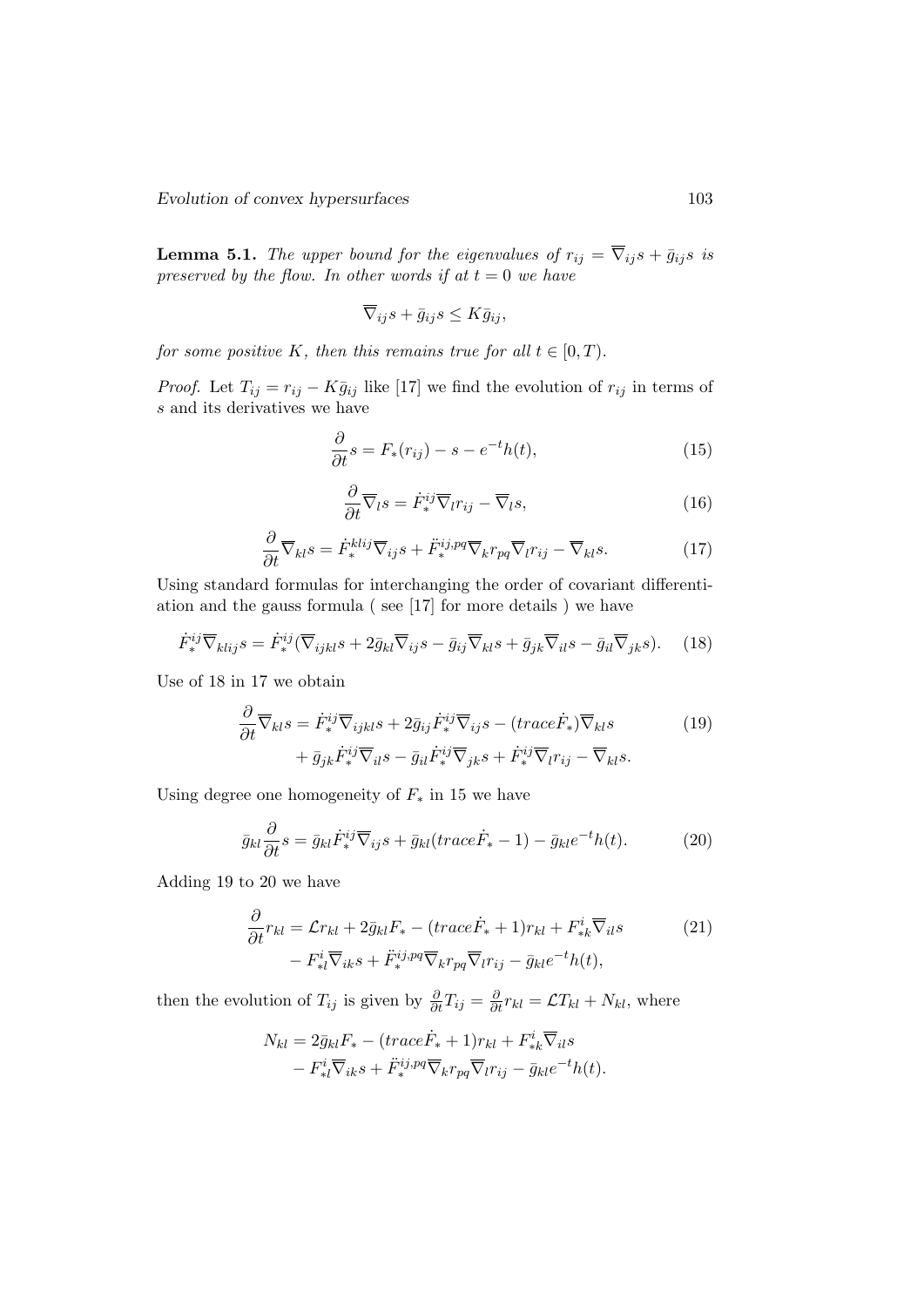Now suppose that v is a null eigenvector of  $T_{ij}$  at  $(x_0, t_0)$  for some  $t_0 > 0$ . Choosing coordinate at this point such that  $(r_{kl}) = diag(r_1, \ldots, r_n)$  and  $r_i > r_j$  with  $i < j$ , the null eigenvector condition implies that the largest eigenvalue of  $r_{kl}$  is K with the corresponding eigenvector v and  $r_{kl}v^k =$  $K \bar{g}_{kl} v^k$  then we have

$$
N_{kl}v^kv^l \le 2F_*|v|^2 - (trace\dot{F}_* + 1)r_{kl}v^kv^l = 2F_*|v|^2 - (trace\dot{F}_* + 1)K\bar{g}_{kl}v^kv^l
$$
  
=  $(2F_* - (trace\dot{F}_* + 1)K)|v|^2$ 

using 6, we have at  $(x, t)$ 

$$
N_{kl} \le 2(F_* - K) \le 0.
$$

then the result follows from theorem 4.1.

**Corollary 5.2.**  $F_* \leq K$  where K is the maximum of  $r_i$  at  $t = 0$ , for  $i=1,\ldots,n$ .

Proof. The result is concluded from the previous Lemma and the fact that  $f_*$  is homogenous and increasing function.  $\Box$ 

**Corollary 5.3.**  $h(t) \leq K$ , where K is the maximum of  $r_i$  at  $t = 0$ , for  $i=1,\ldots,n$ .

*Proof.* Using definition of h and the existence of upper bound for  $f_*$  the result will be obtained.  $\Box$ 

**Lemma 5.4.** Let s be the solution of 15 on  $\mathbb{S}^n \times [0, T)$  then for any  $t \in [0, T)$ we have

$$
0 < s(t) \le \max_{\mathbb{S}^n} s(0). \tag{22}
$$

*Proof.* At a point that s attain a maximum we have  $\overline{\nabla}_{ij} s \leq 0$  using orthonormal frame at such point and homogeneity of  $F_*$  we have

$$
\frac{\partial}{\partial t}s = F_*(\overline{\nabla}_{ij}s + \delta_{ij}s) - s - e^{-t}h(t)
$$
  
\n
$$
\leq F_*(\delta_{ij}s) - s - e^{-t}h(t)
$$
  
\n
$$
= -e^{-t}h(t) < 0.
$$

Using Hamiltonian Maximum principle the right side of 22 is proved. The left side of the inequality is a result of strong maximum principle. $\Box$ 

 $\Box$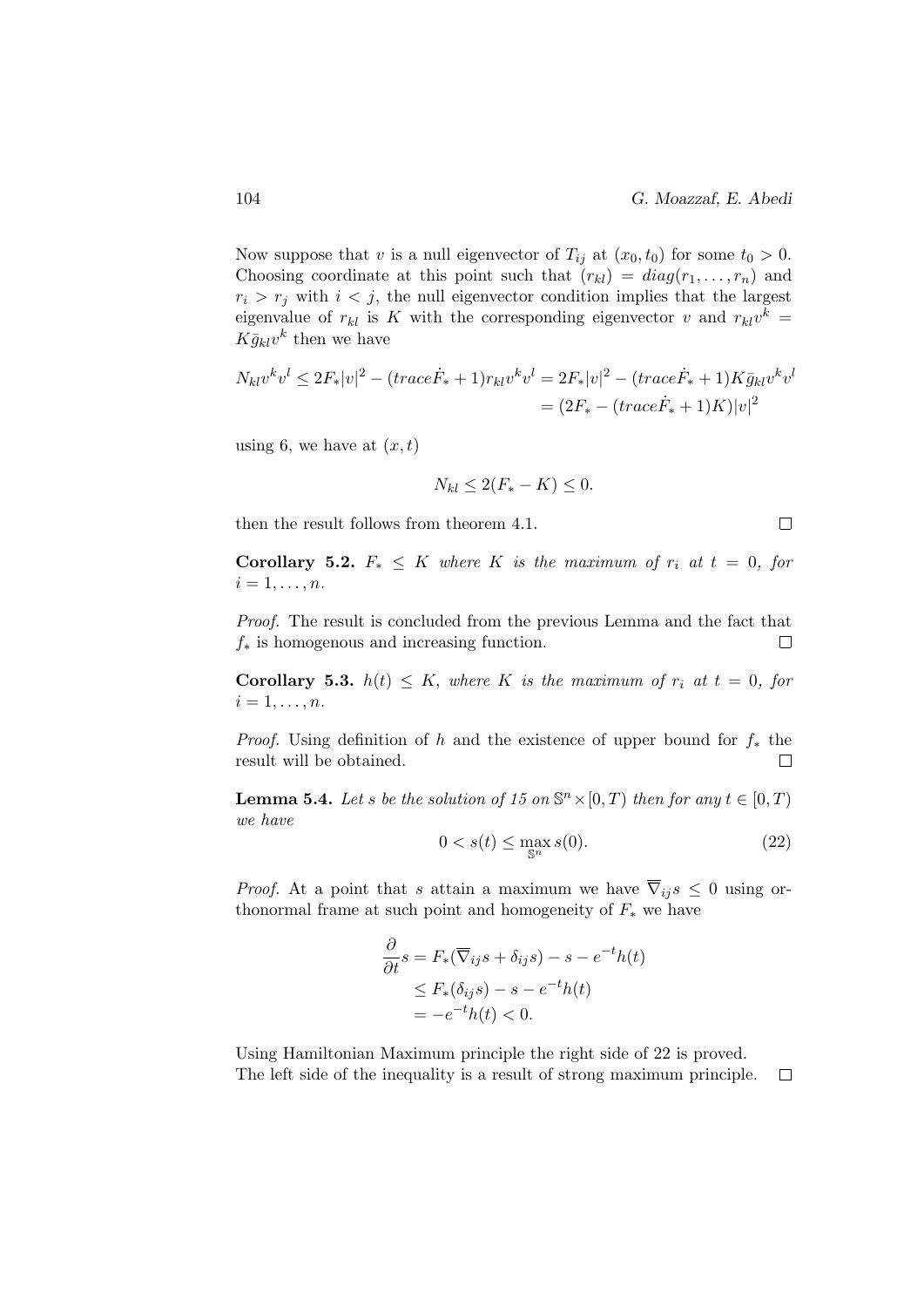Now we prove a lower bound for the eigenvalues of  $r_{ij}$  using the method that Urbas used in [17].

**Lemma 5.5.** Let s be the solution of 15 on  $\mathbb{S}^n \times [0,T)$  then for  $t \in [0,T)$  if at  $t = 0$  we have  $r_{ij} \geq \varepsilon \delta_{ij}$  then this remains true for all  $t \in [0, T)$ .

*Proof.* Instead of proving lower bound for the eigenvalues of  $(r_{ij})$  we estimate its inverse matrix. If we denote the partial derivatives  $\partial b^{pq}/\partial r_{kl}$  and  $\partial^2 b^{pq} / \partial r_{mn} \partial r_{kl}$  by  $b^{pq}_{kl}$  and  $b^{pq}_{kl,mn}$  then we have

$$
b_{kl}^{pq} = -b^{pk}b^{ql},\tag{23}
$$

$$
b_{kl,mn}^{pq} = b^m b^{kn} b^{ql} + b^{pk} b^{qm} b^{ln},
$$
\n(24)

$$
\overline{\nabla}_j b^{pq} = b_{kl}^{pq} \overline{\nabla}_j r_{kl},\tag{25}
$$

$$
\overline{\nabla}_{ij}b^{pq} = b^{pq}_{kl}\overline{\nabla}_{ij}r_{kl} + b^{pq}_{kl,mn}\overline{\nabla}_{i}r_{mn}\overline{\nabla}_{j}r_{kl}.
$$
\n(26)

Using 21, 23, 24 and 26 we have

$$
\frac{\partial}{\partial t}b^{pq} = b_{kl}^{pq} \frac{\partial}{\partial t} r_{kl} = -b^{pk}b^{ql}(\dot{F}^{ij}_{*}\overline{\nabla}_{ij}r_{kl} + 2\bar{g}_{kl}F_{*} - (trace\dot{F}_{*} + 1)r_{kl} + F^{i}_{*k}\overline{\nabla}_{il}s
$$

$$
-F^{i}_{*l}\overline{\nabla}_{ik}s + \ddot{F}^{ij,mn}_{*}\overline{\nabla}_{k}r_{mn}\overline{\nabla}_{l}r_{ij} - \bar{g}_{kl}e^{-t}h(t)),
$$

using 26 we have

$$
\frac{\partial}{\partial t}b^{pq} = \dot{F}^{ij}_{*}(\overline{\nabla}_{ij}b^{pq} - b^{pq}_{kl,mn}\overline{\nabla}_{i}r_{mn}\overline{\nabla}_{j}r_{nl}) - 2b^{pk}b^{ql}\overline{g}_{kl}F_{*} + (trace\dot{F}_{*} + 1)b^{pq}
$$
\n
$$
-b^{pk}b^{ql}(F^{i}_{*k}\overline{\nabla}_{il}s - F^{i}_{*l}\overline{\nabla}_{ik}s) - b^{pk}b^{ql}\ddot{F}^{ij,mn}_{*}\overline{\nabla}_{k}r_{mn}\overline{\nabla}_{l}r_{ij} + e^{-t}h(t)b^{pk}b^{ql}\overline{g}_{kl}
$$
\n
$$
= \mathcal{L}b^{pq} - 2F_{*}b^{pk}b^{ql}\overline{g}_{kl} + (trace\dot{F}_{*} + 1)b^{pq} - b^{pk}b^{ql}(F^{i}_{*k}\overline{\nabla}_{il}s - F^{i}_{*l}\overline{\nabla}_{ik}s)
$$
\n
$$
-b^{pk}b^{ql}\ddot{F}^{ij,mn}_{*}\overline{\nabla}_{k}r_{mn}\overline{\nabla}_{l}r_{ij} - \dot{F}^{ij}_{*}(b^{pm}b^{kl} - b^{pk}b^{qm}b^{ln})\overline{\nabla}_{i}r_{mn}\overline{\nabla}_{j}r_{kl}
$$
\n
$$
+ e^{-t}h(t)b^{pk}b^{ql}\overline{g}_{kl}.
$$
\n(27)

By a directional computation it is proved that  $\overline{\nabla}_ir_{jk} = \overline{\nabla}_jr_{ik}$  which implies

$$
\begin{split} b^{pk}b^{ql}\ddot{F}^{ij,mn}_{*}\overline{\nabla}_{k}r_{mn}\overline{\nabla}_{l}r_{ij} &- \dot{F}^{ij}_{*}(b^{pm}b^{kn}b^{ql} + b^{pk}b^{qm}b^{ln})\overline{\nabla}_{i}r_{mn}\overline{\nabla}_{j}r_{kl} \\ &= b^{pk}b^{ql}(\ddot{F}^{ij,mn}_{*} + 2\dot{F}^{im}_{*}b^{jn})\overline{\nabla}_{k}r_{mn}\overline{\nabla}_{l}r_{ij}, \end{split}
$$

replacing to the 27 gives

$$
\frac{\partial}{\partial t}b^{pq} = \mathcal{L}b^{pq} - 2F_*b^{pk}b^{ql}\bar{g}_{kl} + (trace\dot{F}_* + 1)b^{pq}
$$

$$
- b^{pk}b^{ql}(\ddot{F}_*^{ij,mn} + 2\dot{F}_*^{im}b^{jn})\overline{\nabla}_k r_{mn}\overline{\nabla}_l r_{ij}
$$

$$
- b^{pk}b^{ql}(F^i_{*k}\overline{\nabla}_{il}s - F^i_{*l}\overline{\nabla}_{ik}s) + b^{pk}b^{ql}\bar{g}_{kl}e^{-t}h(t).
$$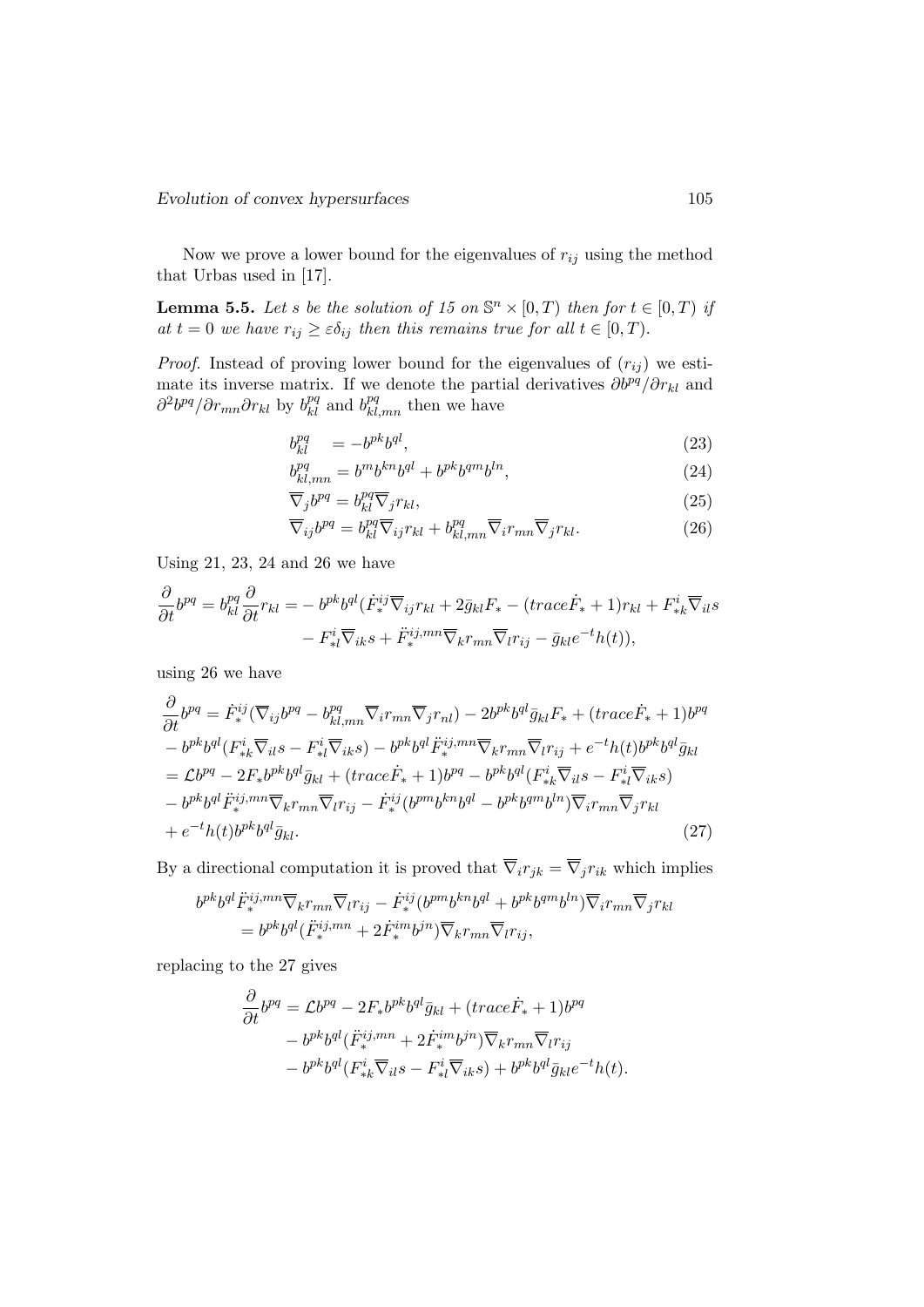If we set  $p = q$  then

$$
\frac{\partial}{\partial t}b^{pp} = \mathcal{L}b^{pp} - 2F_*b^{pk}b^{pl}\bar{g}_{kl} + (trace\dot{F}_* + 1)b^{pp}
$$

$$
-b^{pk}b^{pl}(\ddot{F}_*^{ij,mn} + 2\dot{F}_*^{im}b^{jn})\overline{\nabla}_k r_{mn}\overline{\nabla}_l r_{ij}
$$

$$
+b^{pk}b^{pl}\bar{g}_{kl}e^{-t}h(t)
$$

But it has proved in [17] that

$$
(\ddot{F}_*^{ij,mn} + 2\dot{F}_*^{im}b^{jn})\eta_{ij}\eta_{mn} \ge 0.
$$

If we suppose that  $(b^{ij})$  attains its maximum eigenvalue at a point like  $x_t$ with unit eigenvector  $\xi_t \in \mathbb{S}^n$ , using a rotation on the orthonormal frame  $e_1, \ldots, e_n$  at  $x_t$  we may assume that  $\xi_t = e_1$ , then we have

$$
\frac{\partial}{\partial t}b^{11} \le 2F_*(b^{11})^2 + (trace\dot{F}_* + 1)b^{11} + e^{-t}h(t)(b^{11})^2
$$
  
\n
$$
\le -2(trace\dot{F}_*)b^{11} + (trace\dot{F}_* + 1)b^{11} + e^{-t}h(t)(b^{11})^2
$$
  
\n
$$
\le -(trace\dot{F}_* - 1)b^{11} + e^{-t}h(t)(b^{11})^2 \le e^{-t}h(t)(b^{11})^2
$$
  
\n
$$
\le r_{max}(0)(b^{11})^2 = K(b^{11})^2,
$$

using maximum principle we have

$$
b_{max}^{11}(0) \le \frac{1}{Ke^{-t} - K + (b_{max}^{11}(0))^{-1}}.
$$

Since at  $t = 0$ , the following equality holds

$$
b_{max}^{11} = \kappa_{max}(0) = \frac{1}{r_{max}(0)},
$$

then we have

$$
b_{max}^{11}(t) \le \frac{1}{Ke^{-t}} = \frac{1}{K}e^t,
$$

and this complete the proof a of Lemma.

From Lemma 5.4 and Lemma 5.5 we conclude the following Lemma to get uniform  $C^{k,\alpha}$  bound for s.

**Lemma 5.6.** ([17]) Let s be a solution of 14 on  $\mathbb{S}^n \times [0,T]$ . Then for any  $t \in (0, T)$ , any positive integer k and any  $\alpha \in (0, 1)$  we have

$$
||s||_{C^{k,\alpha}(\mathbb{S}^n\times[t,T])}\leq C,
$$

where C depends only on n, k,  $\alpha$ ,  $r_{min}(0)$ ,  $r_{max}(0)$ ,  $t^{-1}$ , F and  $||s||_{C^{2}(\mathbb{S}^{n}\times[0,T])}$ .

Now following the Urbas method in [17] we can extend the time of solution to infinity and the long time existence of 14 is derived.

 $\Box$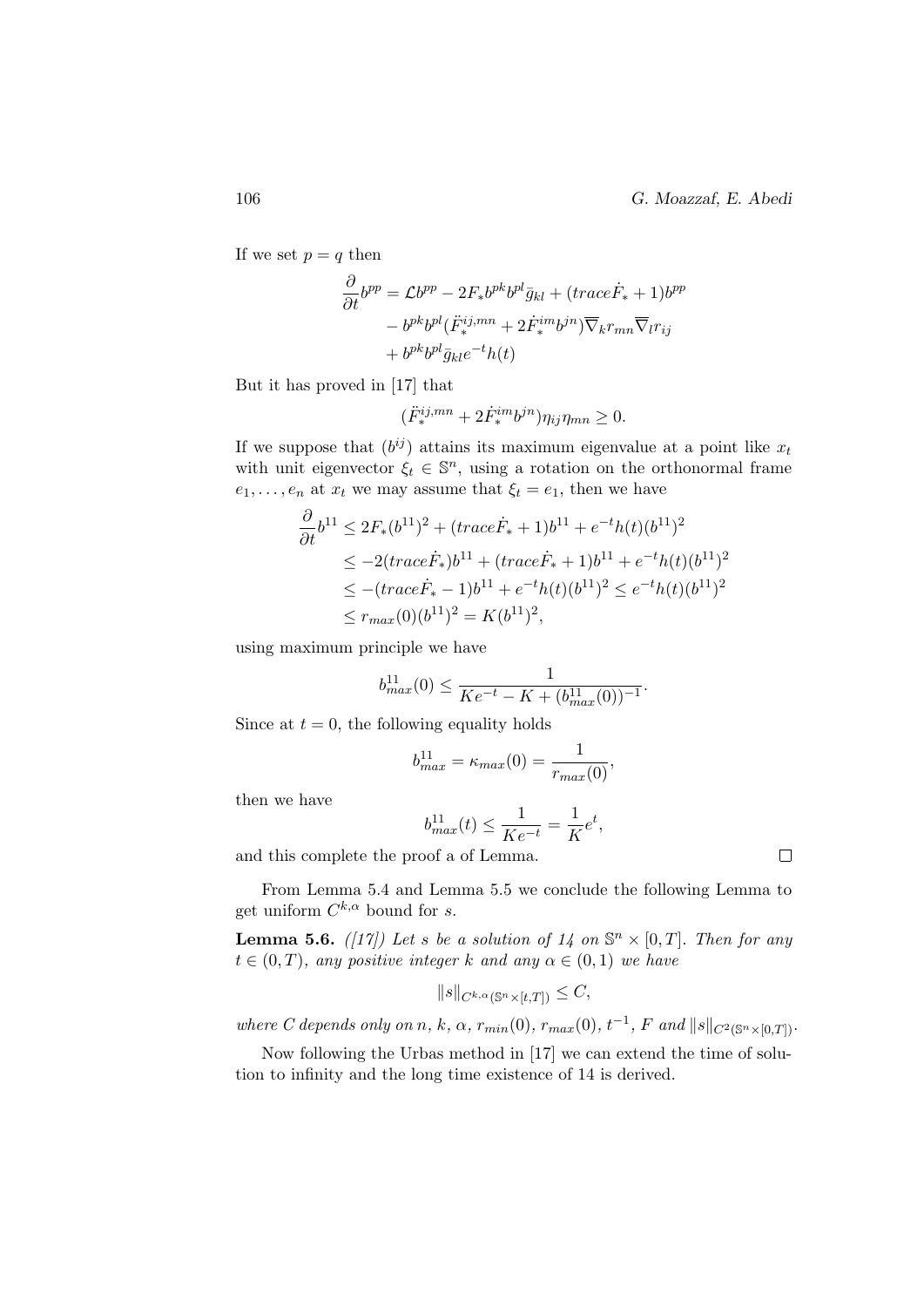# 6 Assymptotic behavior

In this section we investigate the assymptotic behavior of evolving hypersurfaces under the flow 1.

**Theorem 6.1.** Let  $\tilde{M}_t = e^{-t} M_t$  are the rescaling hypersurfaces then as  $t\rightarrow\infty,$  the hypersurfaces  $\tilde{M}_t$  converge in  $C^\infty$  topology to a sphere

*Proof.* To prove the theorem let  $\tau_{ij} = \overline{\nabla}_{ij} s + s\overline{g}_{ij} - F\overline{g}_{ij}$ , then using 21 we have

$$
\frac{\partial}{\partial t}\tau_{ij} = \mathcal{L}r_{ij} + 2\bar{g}_{kl}F_{*} - (trace\dot{F}_{*} + 1)r_{kl} + F_{*k}^{i}\overline{\nabla}_{il}s \n- F_{*l}^{i}\overline{\nabla}_{ik}s + \ddot{F}_{*}^{i j,pq}\overline{\nabla}_{k}r_{pq}\overline{\nabla}_{l}r_{ij} - \bar{g}_{kl}e^{-t}h(t) \n- \overline{\nabla}_{ij}\dot{F}_{*}^{ij}\overline{\nabla}_{ij}F_{*} - (trace\dot{F}_{*} - 1)F_{*}\bar{g}_{kl} \n= \mathcal{L}\tau_{ij} - (trace\dot{F}_{*} + 1)\tau_{kl} + F_{*k}^{i}\overline{\nabla}_{il}s - F_{*l}^{i}\overline{\nabla}_{ik}s \n+ \ddot{F}_{*}^{i j,pq}\overline{\nabla}_{k}r_{pq}\overline{\nabla}_{l}r_{ij} - \bar{g}_{kl}e^{-t}h(t).
$$

Consider the maximum eigenvalue of  $\tau$  over  $\mathbb{S}^n$  at time t is attained at point  $x_t \in \mathbb{S}^n$  with unit eigenvector  $\xi_t \in T_{x_t} \mathbb{S}^n$ . By a rotation on the orthonormal frame  $e_1, \ldots, e_n$  we may assume  $\xi_t = e_1$  at  $x_t$ . Let  $k = l = 1$ , then

$$
\frac{\partial}{\partial t}\tau_{11} \leq \dot{F}_{*}^{ij}\overline{\nabla}_{ij}\tau_{11} - (trace\dot{F}_{*} + 1)\tau_{11} - (trace\dot{F}_{*} + 1)e^{-t}h(t) \leq -2\tau_{11}
$$

The definition of  $\tau_{ij}$  implies

$$
\max[r_{max}(x,t) - f_*(r(x,t))] \le C_1 e^{-2t},\tag{28}
$$

where  $r(x, t) = (r_1(x, t), \dots r_n(x, t))$  is the eigenvalues of  $\overline{\nabla}_{ij} s + \overline{g}_{ij} s$  at  $(x, t)$ ,  $r_{max}(x, t)$  is maximum eigenvalue of  $\overline{\nabla}_{ij}s + \overline{g}_{ij}s$  at point  $(x, t)$ , and  $C_1$  is a positive constant depending on  $s_0$  and  $f_*$ . Using 7 we have

$$
(r_{max}(x,t) - r_{min}(x,t)) \le nC_1e^{-2t},\tag{29}
$$

where  $r_{min}(x, t)$  is the minimum eigenvalue of  $\overline{\nabla}_{ij}s + \overline{g}_{ij}s$  at point  $(x, t)$ , therefore for any  $x \in \mathbb{S}^n$  we have

$$
dist(r(x,t), \mathcal{D}) \le Ce^{-2t},\tag{30}
$$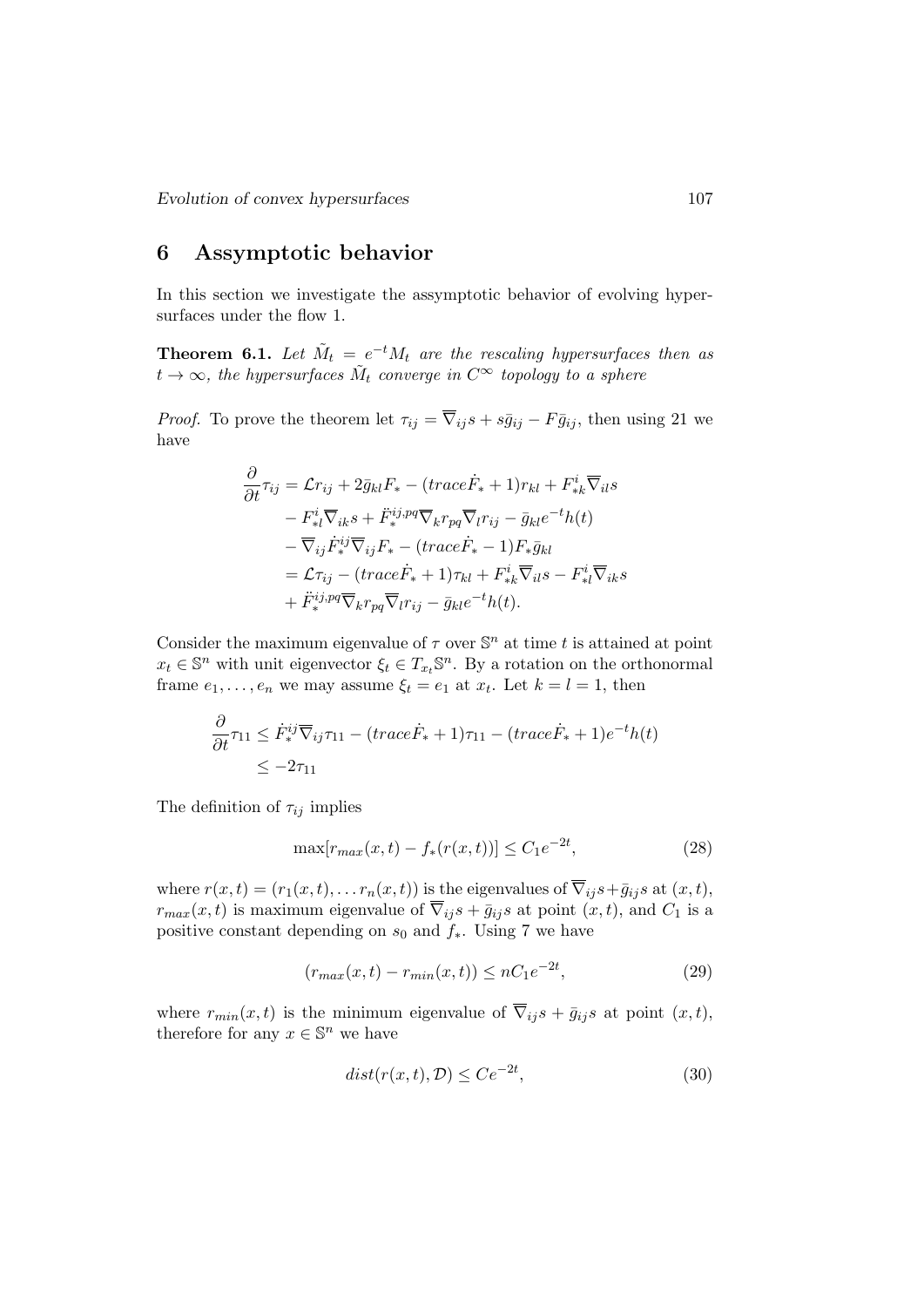where  $\mathcal{D} = \{(r_1, \ldots, r_n) \in \Gamma | r_1 = \cdots = r_n\}$ . Since  $f_*$  is smooth and the eigenvalues of  $\nabla_{ij}s + \bar{g}_{ij}s$  remain in a fixed compact convex subset K of  $\Gamma$ and also  $\frac{\partial f_*}{\partial t} = \frac{1}{n}$  $\frac{1}{n}$  on  $\mathcal{D}$ , then we have

$$
\left|\frac{\partial f_*}{\partial r_i}(r(x,t) - \frac{1}{n}\right| = \le \sup_K |D^2 f| \operatorname{dist}(r(x,t), \mathcal{D}) \le C e^{-2t}.\tag{31}
$$

Using 5 we also have

$$
f_*(r_1,\ldots,r_n) \le \frac{1}{n} \sum_{i=1}^n r_i = \frac{1}{n} trace(\overline{\nabla}_{ij} s + \overline{g}_{ij} s) = \frac{1}{n} \Delta s + s,
$$
 (32)

and from 29 we obtain

$$
\frac{1}{n}\Delta s + s - Ce^{-2t}h(t) \le f_*,\tag{33}
$$

and hence we have

$$
\frac{1}{n}\Delta s - Ce^{-2t} - e^{-t}h(t) \le \frac{\partial s}{\partial t} \le \frac{1}{n}\Delta s - e^{-t}h(t),\tag{34}
$$

since  $h(t) \leq K$  we have

$$
\frac{1}{n}\Delta s - C'e^{-t} \le \frac{\partial s}{\partial t} \le \frac{1}{n}\Delta s.
$$
\n(35)

Now suppose  $\bar{s}(t) = (1/|\mathbb{S}^n|) \int_{\mathbb{S}^n} s(x,t) dx$  where  $|\mathbb{S}^n| = \int_{\mathbb{S}^n} d\mu$ . Integrating 35 over  $\mathbb{S}^n$  gives

$$
-C'e^{-t} \le \frac{\partial \bar{s}}{\partial t} \le 0. \tag{36}
$$

Integrating again over any interval  $[t_1, t_2] \subset [0, \infty)$  implies

$$
0 \le \bar{s}(t_1) - \bar{s}(t_2) \le C' e^{-t_1}.
$$

Since  $\bar{s}$  is nonincreasing by 36 and bounded from below then  $s^* = \lim_{t \to \bar{s}}(t)$ exists and

$$
|\bar{s}(t) - s^*| \le C' e^{-t}.
$$

Multiplying 35 by s and integrating over  $\mathbb{S}^n$  and using Poicare inequality wehave

$$
\frac{d}{dt} \int_{\mathbb{S}^n} s^2 \le -\frac{2}{n} \int_{\mathbb{S}^n} |\overline{\nabla s}^2| \le \int_{\mathbb{S}^n} |\bar{s} - s|^2,
$$

hence

$$
\frac{d}{dt} \int_{\mathbb{S}^n} (s - \bar{s})^2 = \frac{d}{dt} \int_{\mathbb{S}^n} |s^2 - \bar{s}^2| \le -\frac{2}{n} \int_{\mathbb{S}^n} + 2Ce^{-t},
$$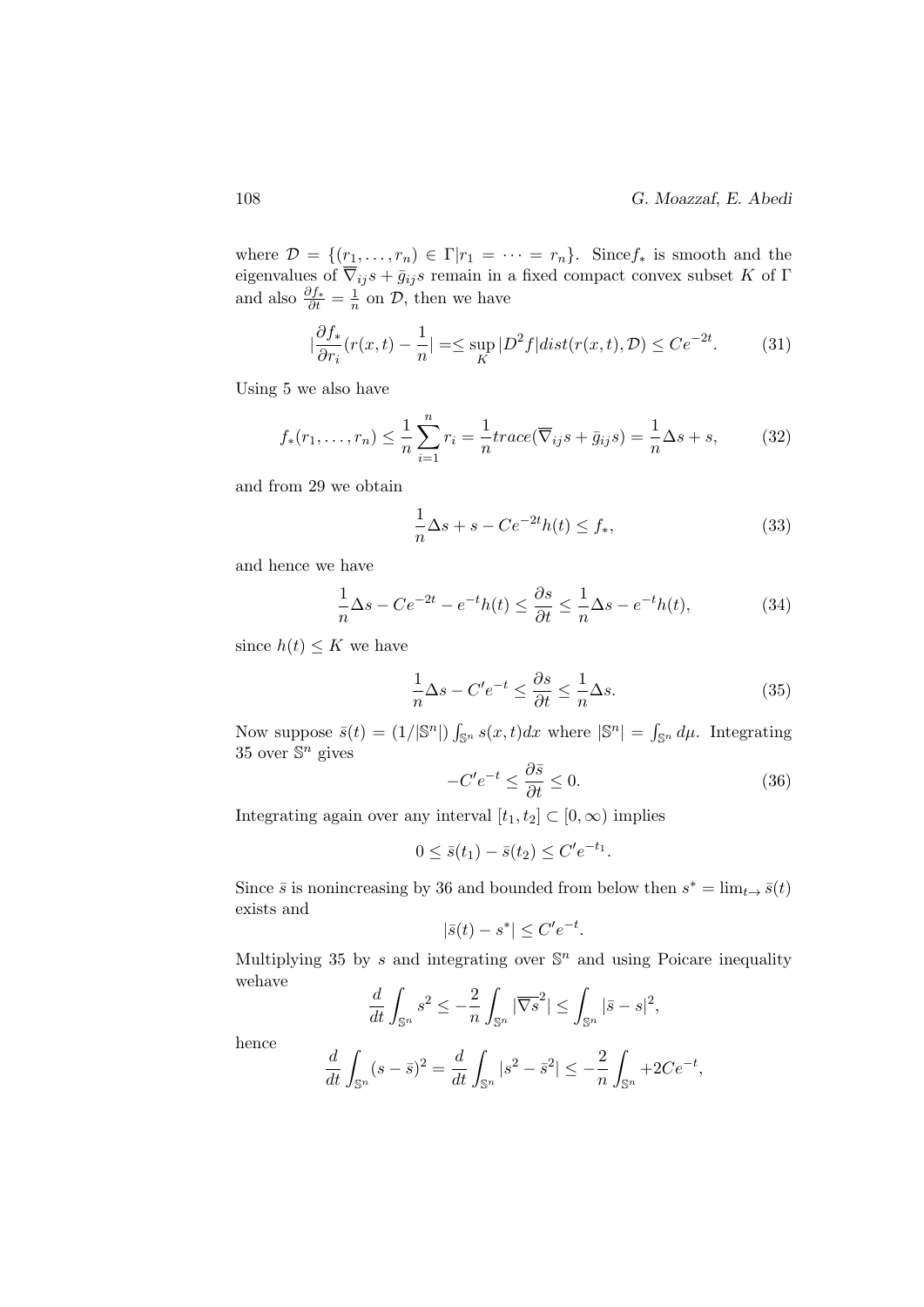which implies

$$
\int_{\mathbb{S}^n} (s - s^*)^2 \le C(\gamma) e^{-\gamma t},\tag{37}
$$

for any  $\gamma$  < 2. Using interpolation inequality ([17]) we have

$$
\int_{\mathbb{S}^n} |\overline{\nabla}^k s|^2 \le C_k(\gamma, \tilde{\gamma}) e^{-\tilde{\gamma} t},\tag{38}
$$

for any  $\tilde{\gamma} \leq \gamma \leq 2$ . By Sobolev embedding theorem on  $\mathbb{S}^n$  (see [1], §2.7) we have

$$
||s - s^*||_{C^l(\mathbb{S}^n)} \le (\int_{\mathbb{S}^n} |\overline{\nabla}^k s|^2 + |s - s^*|^2)^{1/2},
$$
\n(39)

for any  $k > l + n/2$ . The convergence of s in  $C<sup>k</sup>$  norms to s<sup>\*</sup> follows from 37, 38 and 39. So the hypersurface  $\tilde{M}_t$  converge in the  $C^{\infty}$  topology to a sphere of radius  $s^*$  centered at the origin.  $\Box$ 

# References

- [1] Aubin T. Nonlinear analysis on manifolds, Monge-Ampere equations. Springer, Berlin 1982
- [2] Andrews B.H. Contraction of convex hypersurfaces in Euclidean spaces. Calc Var 1994; 2 151-171
- [3] Andrews B.H. Pinching estimates and motion of hypersurfaces by curvature functions. J ReineAngew Math 2007; 608: 17-33
- [4] Andrews B.H, McCoy J, and Zeheng Y. Contracting convex hypersurfaces by curvature. Calc Var 2013; 47: 611-665
- [5] Andrews B.H. Volume preserving anisotropic mean curvature flow. indiana univ. math. J. 2001; 20(2): 783-827
- [6] Brakke KA. The motion of surface by by its mean curvature. Princeton, NJ, USA: Princeton University Press, 1978
- [7] Hamilton RS. Three -manifolds with positive Ricci curvature. J Diff Geom 1982; 17: 255-306
- [8] Hamilton RS. Four -manifolds with positive curvature operator. J Diff Geom 1986; 24: 153-179